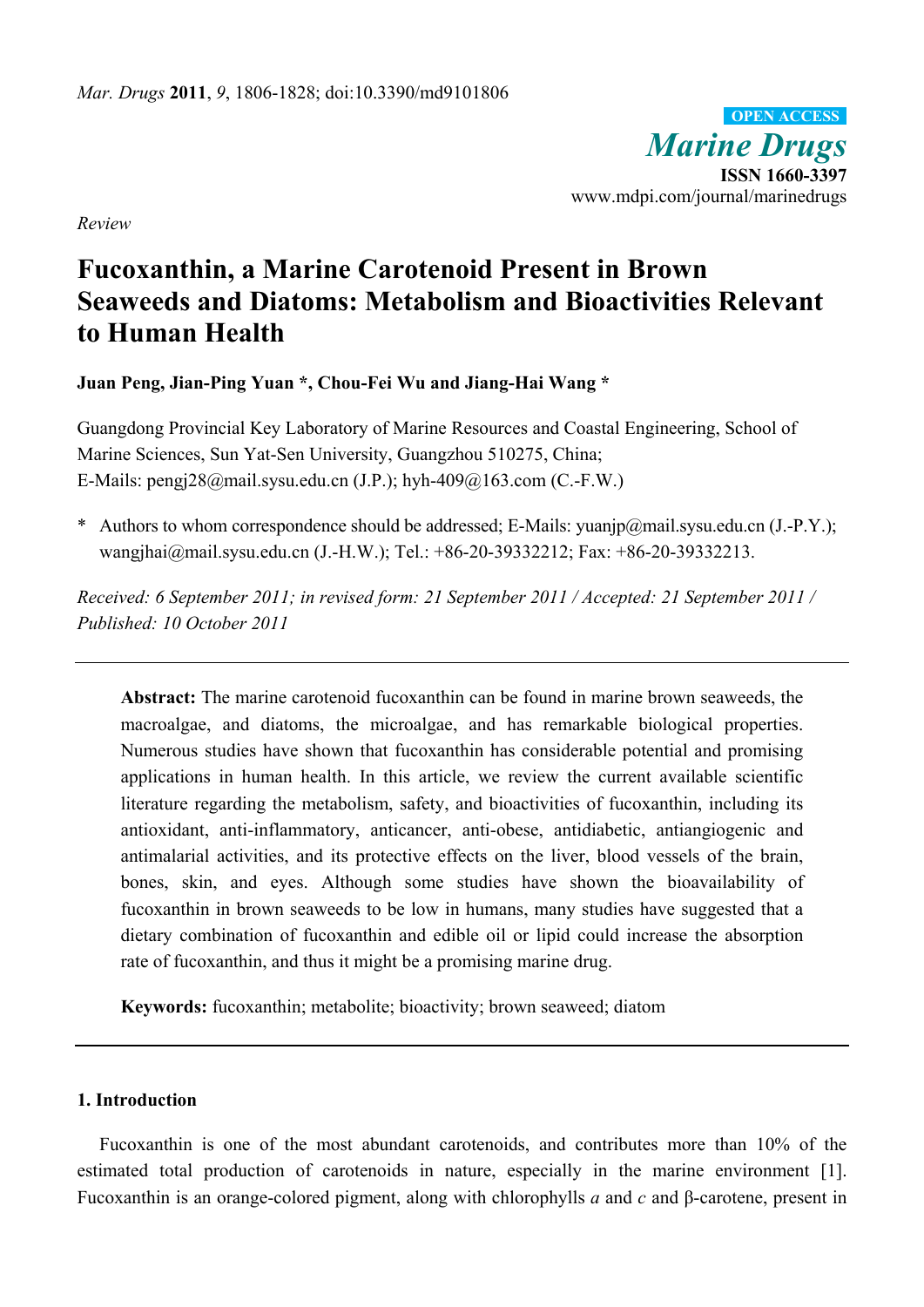*Chromophyta* (*Heterokontophyta* or *Ochrophyta*), including brown seaweeds (*Phaeophyceae*) and diatoms (*Bacillariophyta*) [2,3]. Fucoxanthin was first isolated from the marine brown seaweeds *Fucus*, *Dictyota*, and *Laminaria* by Willstätter and Page [4] in 1914. The complete structure (Figure 1) of fucoxanthin including chirality was determined by Englert *et al.* [5]. Some brown seaweeds are the most common edible macroalgae in South-East Asia and a few European countries [6]. Diatoms are unicellular planktonic microalgae and exhibit a characteristic golden-brown color due to a high amount of fucoxanthin that plays a major role in the light-harvesting complex of photosystems [7].

**Figure 1**. Structures of fucoxanthin and its metabolites fucoxanthinol, amarouciaxanthin A, and halocynthiaxanthin.

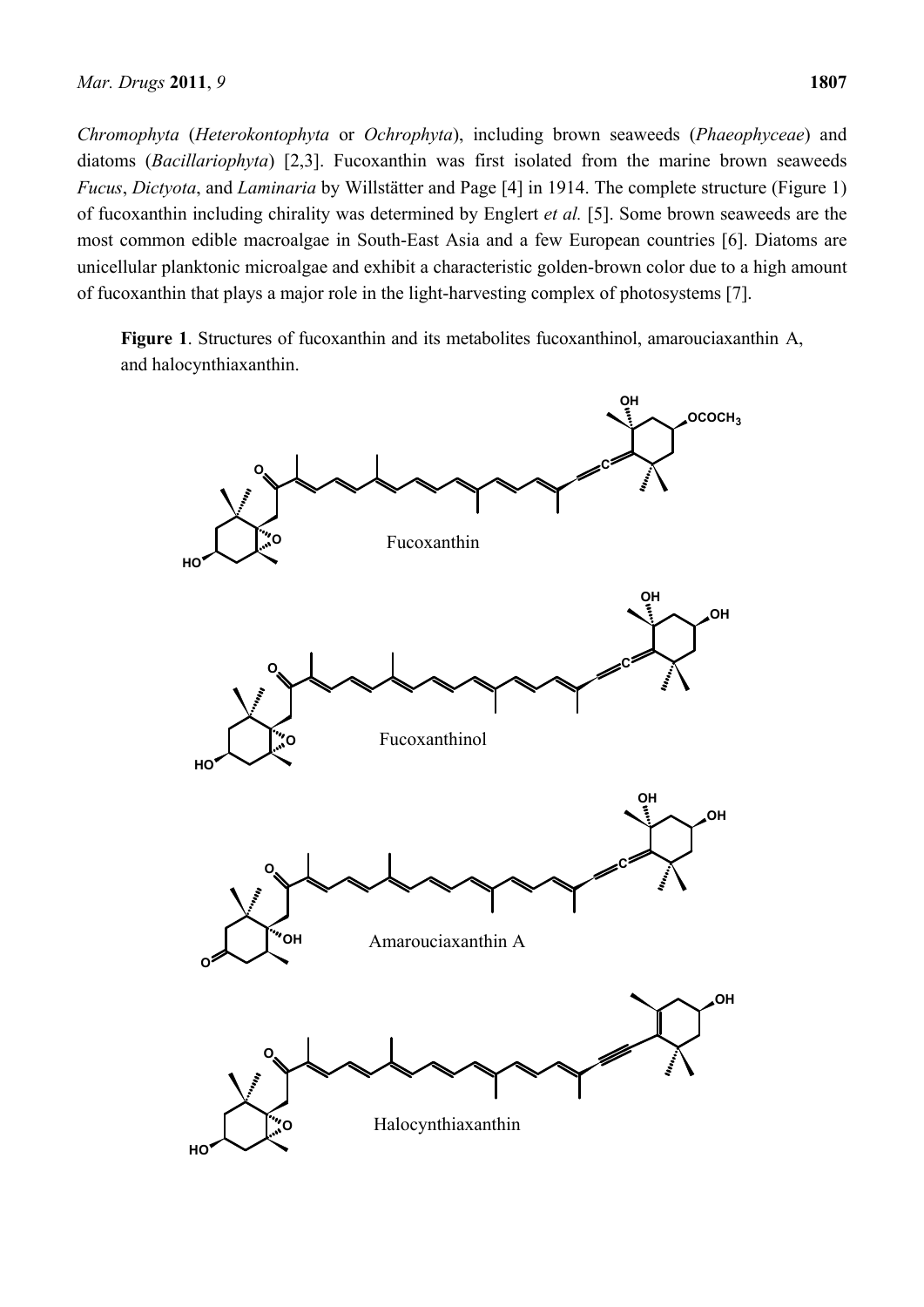Fucoxanthin has been isolated for its bioactivity studies from the marine brown seaweeds *Alaria crassifolia* [8], *Cladosiphon okamuranus* [9], *Cystoseira hakodatensis* [8,10], *Eisenia bicyclis* [8], *Fucus serratus* [11], *Fucus vesiculosus* [12], *Hijikia fusiformis* [13,14], *Ishige okamurae* [15], *Kjellmaniella crassifolia* [8], *Laminaria japonica* [16–18], *Laminaria ochotensis* [18], *Myagropsis myagroides* [19], *Padina tetrastromatica* [6], *Petalonia binghamiae* [20], *Sargassum fulvellum* [14], *Sargassum heterophyllum* [21], *Sargassum horneri* [10], *Sargassum siliquastrum* [22], and *Undaria pinnatifida* [10,14,23–32], and the diatoms *Chaetoseros* sp. [33,34], *Cylindrotheca closterium* [35], *Odontella aurita* [36], and *Phaeodactylum tricornutum* [2].

Fucoxanthin has remarkable biological properties based on its unique molecular structure similar to neoxanthin, dinoxanthin, and peridinin, which is different from that of other carotenoids such as β-carotene and astaxanthin. Fucoxanthin has an unusual allenic bond and some oxygenic functional groups such as epoxy, hydroxyl, carbonyl and carboxyl moieties in its molecule (Figure 1) that contribute to its unique structure [2,14]. The allenic bond was found mainly in carotenoids such as fucoxanthin, which was the first allenic carotenoid found in brown seaweeds [1], and was responsible for the higher antioxidant [27].

This article reviews the current available scientific literature regarding the metabolism, safety, and bioactivities of fucoxanthin, including its antioxidant, anti-inflammatory, anticancer, anti-obese, antidiabetic, antiangiogenic and antimalarial activities, and its protective effects on the liver, blood vessels of the brain, bones, skin, and eyes.

## **2. Bioavailability, Metabolism, and Safety of Fucoxanthin**

#### *2.1. Bioavailability and Metabolism of Fucoxanthin*

Solubilization of carotenoids in mixed micelles is considered to be requirement for absorption by intestinal cells. Sugawara *et al*. [37] demonstrated that phospholipids had intense effects on carotenoid absorption, and the cellular absorption was dependent on the lipophilicity of carotenoids. This study suggested that pancreatic phospholipase  $A_2$  and lysophosphatidylcholine were crucial in modulating the absorption of carotenoids in the gastrointestinal tract and supported a simple diffusion mechanism for carotenoid assimilation by the intestinal epithelium. It was suggested that fucoxanthin was more readily absorbed than lutein esters in mouse intestine [38] and its metabolites were accumulated in the body at a higher ratio than astaxanthin [39].

It had been previously reported that ingested fucoxanthin was totally deacetylated in the instestinal lumen and transported via blood in White leghorn laying hens fed the brown seaweed *F. serratus*, and thus fucoxanthinol was present as one of the main carotenoids in egg yolk [11]. Sugawara *et al*. [40] showed that fucoxanthin was hydrolyzed to fucoxanthinol during the uptake by differentiated Caco-2 cells, a tissue culture model for studying the absorption of dietary compounds by human intestinal epithelium. This study also showed fucoxanthinol appeared in mouse plasma after ingestion of fucoxanthin, indicating that dietary fucoxanthin was deacetylated into fucoxanthinol in the intestinal tract by lipase and esterase from the pancreas or in intestinal cells, and incorporated as fucoxanthinol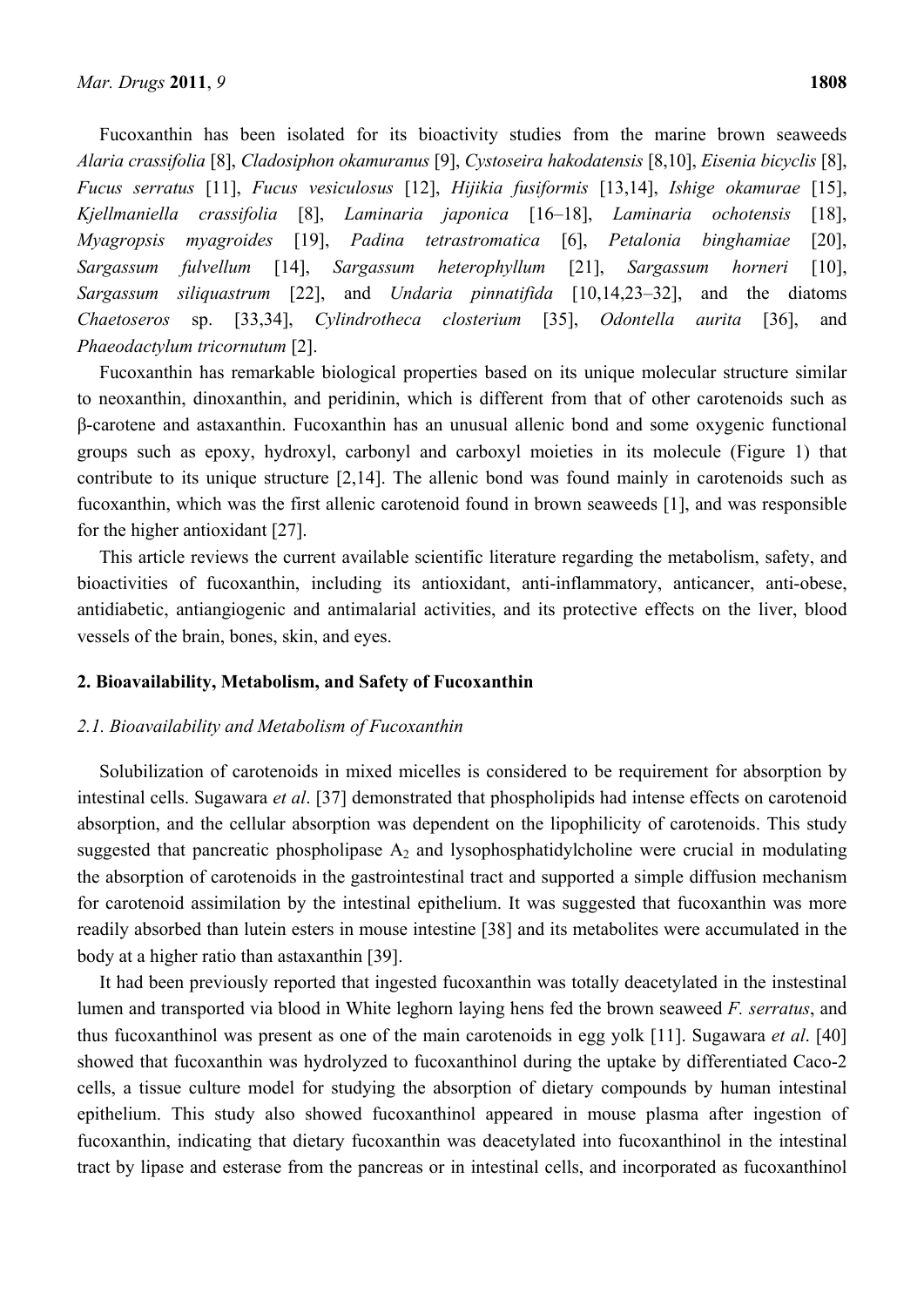from the digestive tract into the blood circulation system in mammals. Therefore, the bioavailability of fucoxanthinol is higher than that of fucoxanthin in the body [41].

Asai *et al*. [42] investigated further biotransformation of fucoxanthinol in ICR mice and HepG2 cells, and revealed that an unknown metabolite had been previously found in marine tunicate *Amaroucium pliciferum*, and thus was identified as amarouciaxanthin A (Figure 1). The bioconversion of fucoxanthinol into amarouciaxanthin A through dehydrogenation/isomerization was principally shown in liver microsomes, and fucoxanthinol supplemented to culture medium via HepG2 cells was also converted into amarouciaxanthin A. Therefore, it was suggested that fucoxanthin was converted to fucoxanthinol in the gastrointestinal tract and was then metabolized to amarouciaxanthin A in the liver [6,10,39,42–44], and no fucoxanthin was detected in plasma and liver [42,44]. Hashimoto *et al*. [39] found that fucoxanthinol and amarouciaxanthin A were detectable in plasma, erythrocytes, the liver, lungs, kidney, heart, spleen, and adipose tissue in ICR mice fed 160 nmol fucoxanthin, whereas no fucoxanthin was detected in these tissues or in the blood.

However, the daily oral administration of fucoxanthin for 1 week showed that a small amount of fucoxanthin was not metabolized and was detectable in the liver, lung, kidney, heart, spleen, and adipose tissue of the mice [39]. The percentage of fucoxanthin, fucoxanthinol, and amarouciaxanthin A to the sum of all of these in the adipose tissue was 13, 32, and 55%, respectively, while the percentage in the other tissues was 1−11, 63−76 and 20−26%, respectively [39], indicating that amarouciaxanthin A accumulated preferentially in the adipose tissue [10,38,39], while fucoxanthinol accumulated mainly in the liver, lungs, kidney, heart, and spleen [39]. Yonekura *et al*. [38] showed that fucoxanthinol and amarouciaxanthin A accumulated mainly in adipose tissues (3.13–3.64 μmol/kg), in which the contents were 2.2- to 2.6-fold of that in plasma, liver, and kidney (1.29–1.80 μmol/kg) in ICR mice fed 128 nmol fucoxanthin daily for 14 days.

Further transformation of amarouciaxanthin A to more polar metabolites might be taking place in ICR mice [38]. Sangeetha *et al*. [6] reported in detail on various metabolites of fucoxanthin besides the major metabolites fucoxanthinol and amarouciaxanthin A in rats, proposed a possible metabolic pathway of fucoxanthin in the plasma and liver of rats, and speculated that these metabolites might be formed as a result of enzymatic reactions such as isomerization, dehydrogenation, deacetylation, oxidation, and demethylation.

In addition, in marine animals such as oysters and clams [45–47], fucoxanthinol was further metabolized into halocynthiaxanthin (Figure 1), which was first isolated from sea squirt *Halocynthia roretzi* [48,49].

In a human study, Asai *et al*. [28] determined the plasma concentrations of fucoxanthin metabolites before and after 1-week dietary interventions with *U. pinnatifida* to estimate the intestinal absorption of fucoxanthin in five healthy volunteers. The results showed that the plasma concentration of fucoxanthinol was low (0.8 nmol/L) after 1 week of uptake (6.1 mg fucoxanthin/day), and no fucoxanthin and amarouciaxanthin A was detected in the plasma, and it was possible that some components (e.g., dietary fibre) in algal matrix inhibited the intestinal absorption of fucoxanthin.

It has been suggested that dietary combination of fucoxanthin and edible oil or lipid could increase the absorption rate of fucoxanthin in KK-Ay mice [32,50,51] and in obese premenopausal women [52].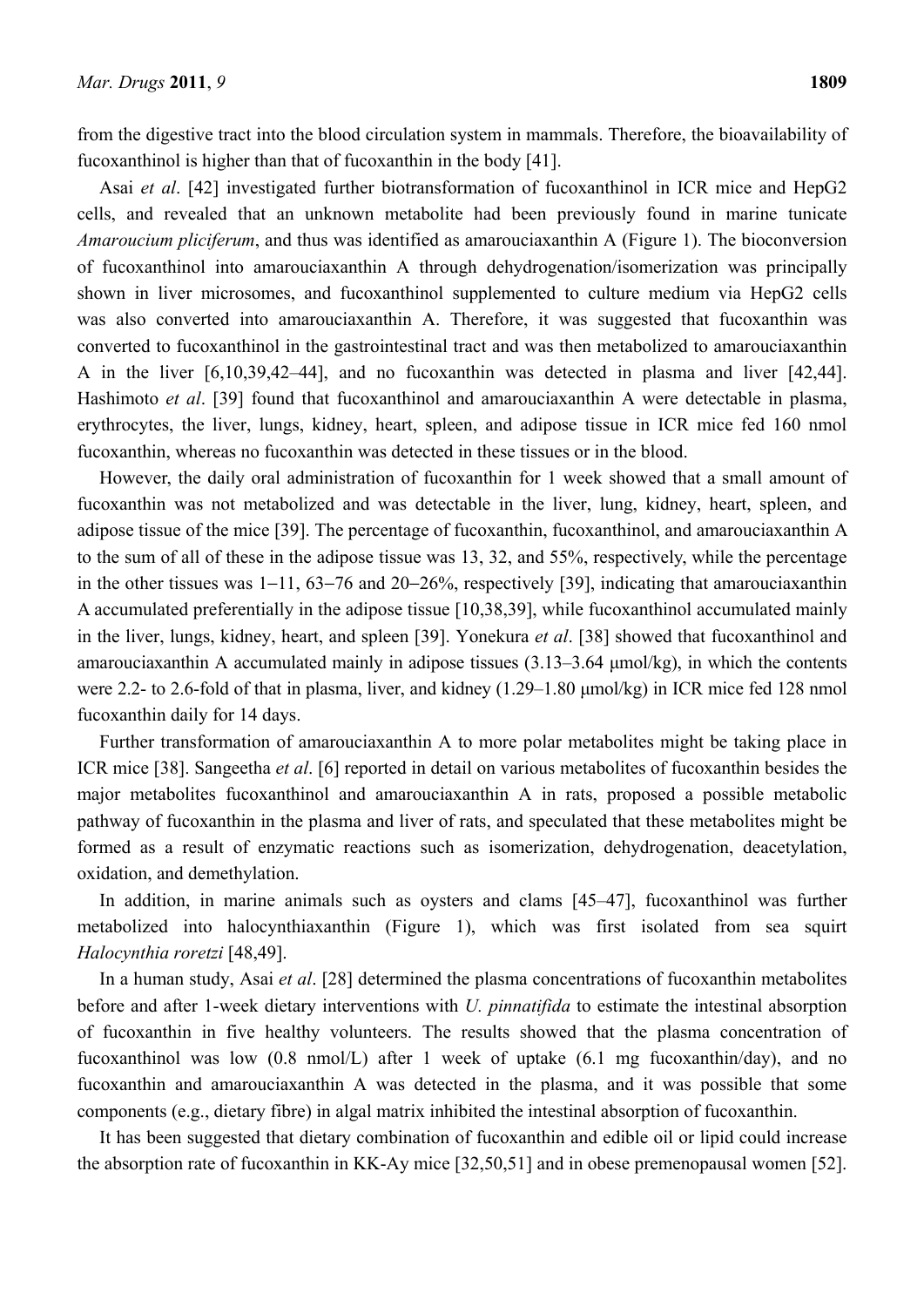#### *2.2. Safety of Fucoxanthin*

Fucoxanthin and fucoxanthinol had few adverse effects on normal and uninfected cells both *in vitro* and *in vivo* [53,54]. Zaragozá *et al*. [12] studied the toxicity of extracts from *F. vesiculosus* in mice and rats, and indicated that even at the dose of 750 mg/kg daily for 4 weeks, no any relevant signs of toxicity occurred. Kadekaru *et al*. [55] conducted a toxicity study on the repeated oral dosing of fucoxanthin (95% purity) to rats for 28 days, and revealed that fucoxanthin did not show obvious toxicity.

Beppu *et al*. [3] conducted a single dose toxicity study at doses of 1000 and 2000 mg/kg and a repeated oral dose toxicity study at doses of 500 and 1000 mg/kg for 30 days on purified fucoxanthin (93% purity) in ICR mice. The results showed that no mortality and no abnormalities in gross appearance were found in both studies, and no abnormal changes in liver, kidney, spleen, and gonadal tissues induced by fucoxanthin in the histological observations of the repeated doses study. Subsequently, Beppu *et al*. [56] indicated that fucoxanthin had no genotoxic/mutagenic effect on the bone marrow cells of mice. Iio *et al*. [33,34] investigated the subchronic toxicity of fucoxanthin in rats and genotoxicity in mice. In the single oral dose study, no mortality and no change were observed. The 50% lethal dose of fucoxanthin was more than 2000 mg/kg body weight. In the 13-week oral dose study, the no-observed-adverse-effect level of fucoxanthin was 200 mg/kg body weight under the tested subchronic dose condition. These studies suggested that fucoxanthin was a safe compound and did not exhibit toxicity and mutagenicity under these experimental conditions [3,34,56].

However, some carotenoids may have ability to increase circulating cholesterol level in rodents as a common feature [3]. Although fucoxanthin markedly elevated plasma high-density lipoprotein cholesterol level [3,55,57], total cholesterol level in the blood significantly increased to the same degree while the dose of fucoxanthin was 50 mg/kg daily for 28 days in Crl:CD (SD) rat and 1000 mg/kg daily for 30 days in ICR mice [3,55]. To further ascertain the safety of fucoxanthin, the mechanism by which fucoxanthin induces hypercholesterolemia and species differences should be elucidated.

## **3. Potential Health-Promoting Effects of Fucoxanthin**

### *3.1. Antioxidant Activity*

Antioxidant activity is one of the important characteristics of carotenoids, and many of their biological effects are related to the ability to scavenge reactive oxygen species, which is one of the factors for their disease preventing effects [27]. Earlier studies had indicated that fucoxanthin was also an effective radical scavenger [2,14]. The chemically generated radicals used to evaluate the antioxidant activity of fucoxanthin include DPPH (1,1-diphenyl-2-picrylhydrazyl), 12-DS (12-doxyl-stearic acid), NB-L (the radical adduct of nitrosobenzene with linolenic acid radical), AAPH (2,2′-azo-bis- (2-amidinopropane) dihydrochloride), ABTS (2,2′-azinobis-3-ethylbenzothiazoline-6-sulphonate), and ABAP (2,2′-azo-bis-2-amidinopropane) [8,12,13,27].

It has been reported that the extracts of *H. fusiformis*, *C. okamuranus*, *U. pinnatifida*, and *S. fulvellum* showed a strong DPPH radical scavenging activity [9,14]. Recently, Airanthi *et al*. [8] showed that the methanol extract of *C. hakodatensis* was a good source for antioxidants and the high antioxidant activity was based not only on the high content of phenolics, but also on the presence of fucoxanthin, demonstrating the synergy in the antioxidant activity of phenolics and fucoxanthin.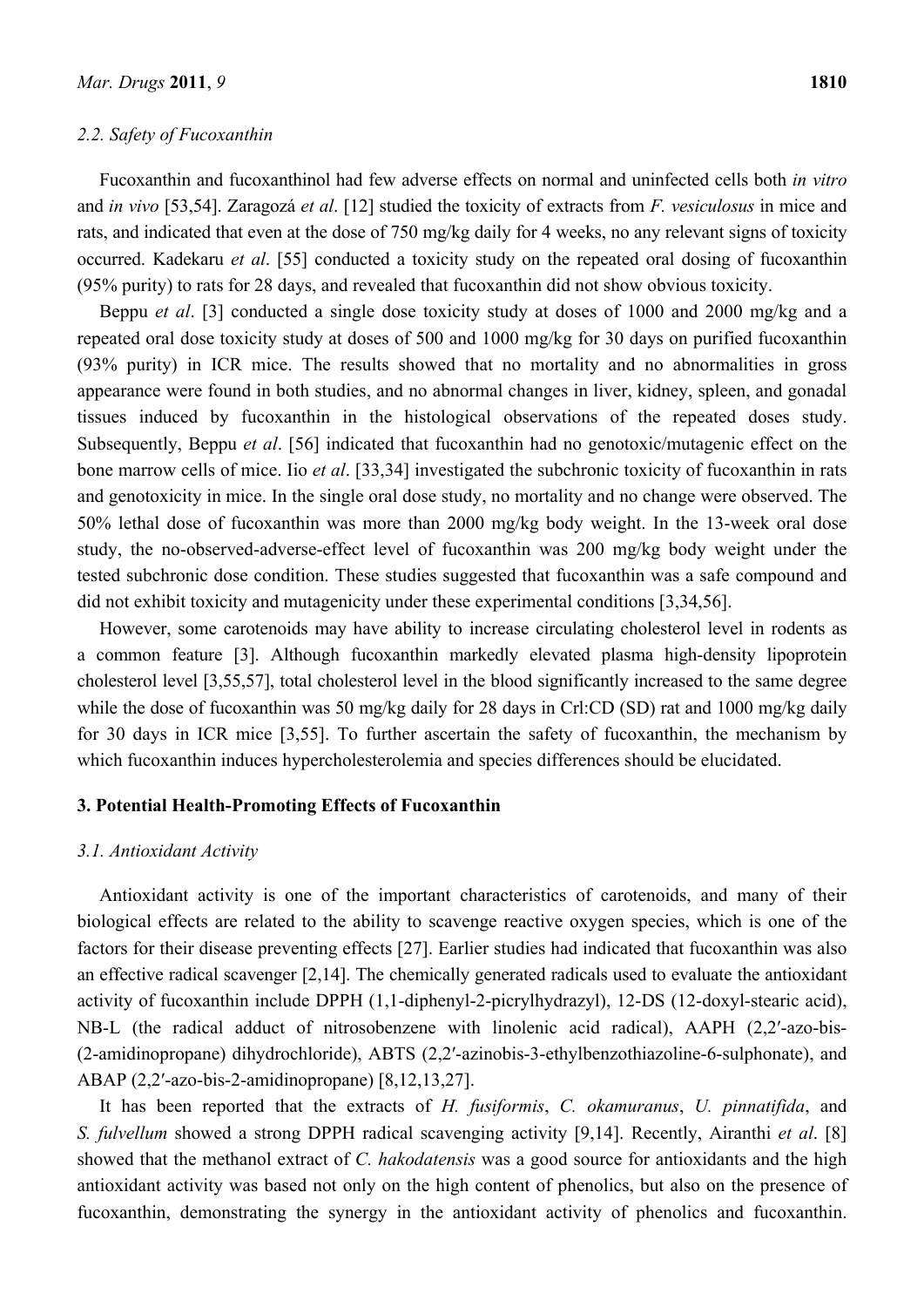Although two extracts from *F. vesiculosus* containing 28.8% polyphenols or 18% polyphenols and 0.0012% fucoxanthin, respectively, exhibited antioxidant activity in noncellular systems  $(O_2^{\text{--}}$ , DPPH, ABTS, and ABAP) and in activated RAW 264.7 macrophages, as well as in ex vivo assays in plasma and erythrocytes, after the 4-week treatment in rats, only extract containing fucoxanthin showed an antioxidant activity *ex vivo* through preventing oxidant formation, scavenging superoxide anion  $(O_2^{\bullet})$ , and reducing active intermediates [12].

It was shown that fucoxanthin scavenged organic free radicals 12-DS, DPPH, and NB-L with the inhibitions of 66% (incubation for 12 h), 28% (1 h), and 57% (12 h), respectively, in the electron spin resonance signal intensities [13]. Fucoxanthin could effectively inhibit intracellular reactive oxygen species formation, DNA damage, and apoptosis induced by  $H_2O_2$ , possibly due to the ability of fucoxanthin to increase catalase [22].

Sachindra *et al*. [27] assessed the antioxidant activities of fucoxanthin and its two metabolites, fucoxanthinol and halocynthiaxanthin, in vitro with respect to radical scavenging (DPPH, ABTS, hydroxyl radical, and superoxide radical) and singlet oxygen quenching abilities, and suggested that fucoxanthin and fucoxanthinol exhibited antioxidant activities higher or similar to that of α-tocopherol, and halocynthiaxanthin showed comparatively lower antioxidant activities. The hydroxyl radical scavenging activity of fucoxanthin was 7.9, 16.3, and 13.5 times higher than that by fucoxanthinol, halocynthiaxanthin, and α-tocopherol, respectively, but singlet oxygen quenching ability of fucoxanthin was lower than that of β-carotene. Although halocynthiaxanthin showed very poor scavenging activity, of 19 carotenoids including halocynthiaxanthin, fucoxanthinol, astaxanthin, canthaxanthin, lutein, and β-carotene, halocynthiaxanthin showed the highest suppressive effect on superoxide anion  $(O_2$ <sup>+</sup>) and nitric oxide (NO) generation from differentiated human promyelocytic HL-60 cells and mouse macrophage RAW 264.7 cells, respectively [45].

Burton and Ingold [58] previously pointed out that β-carotene exhibited good radical-trapping antioxidant activity only at partial pressures of oxygen significantly less than the pressure of oxygen in normal air, which is found in most tissues under physiological conditions. Nomura *et al*. [2] found that, under anoxic conditions, fucoxanthin equimolarly reacted with DPPH as radical quencher, whereas β-carotene, β-cryptoxanthin, zeaxanthin, licopene, and lutein scarcely reacted with DPPH and had practically no quenching activities, suggesting that fucoxanthin was more reactive to radicals than other carotenoids under anoxic conditions. However, under aerobic conditions, only a part of fucoxanthin consumed DPPH and fucoxanthin was relatively less sensitive than β-carotene. Under a high oxygen pressure, e.g., 100 kPa, fucoxanthin had much less antioxidant activity than α-tocopherol for the oxidation of methyl linoleate in heptanol in the presence of 2,2′-azo-bis-iso-butyronitrile at 60 °C [59].

Sangeetha *et al*. [44,60] compared the effects of fucoxanthin and β-carotene on oxidative stress indicators (catalase, glutathione transferase, and  $\text{Na}^+\text{K}^+$ -ATPase) and the possible role in suppressing lipid peroxidation resulting from retinol deficiency in rats. The results showed that fucoxanthin and β-carotene protected cell membrane by decreasing  $Na<sup>+</sup>K<sup>+</sup>-ATP$ ase activity and increasing the activities of catalase and glutathione transferase at the tissue and microsomal level affected by retinol deficiency possibly due to its antioxidant activity, thus protecting membranes against lipid peroxidation caused by retinol deficiency. The results also showed that fucoxanthin had greater potential than β-carotene and was somewhat more effective than retinol in reducing lipid peroxidation in plasma and liver resulting from retinol deficiency. Li et al. [61] showed that vitamin D<sub>2</sub> was oxidized by singlet oxygen in the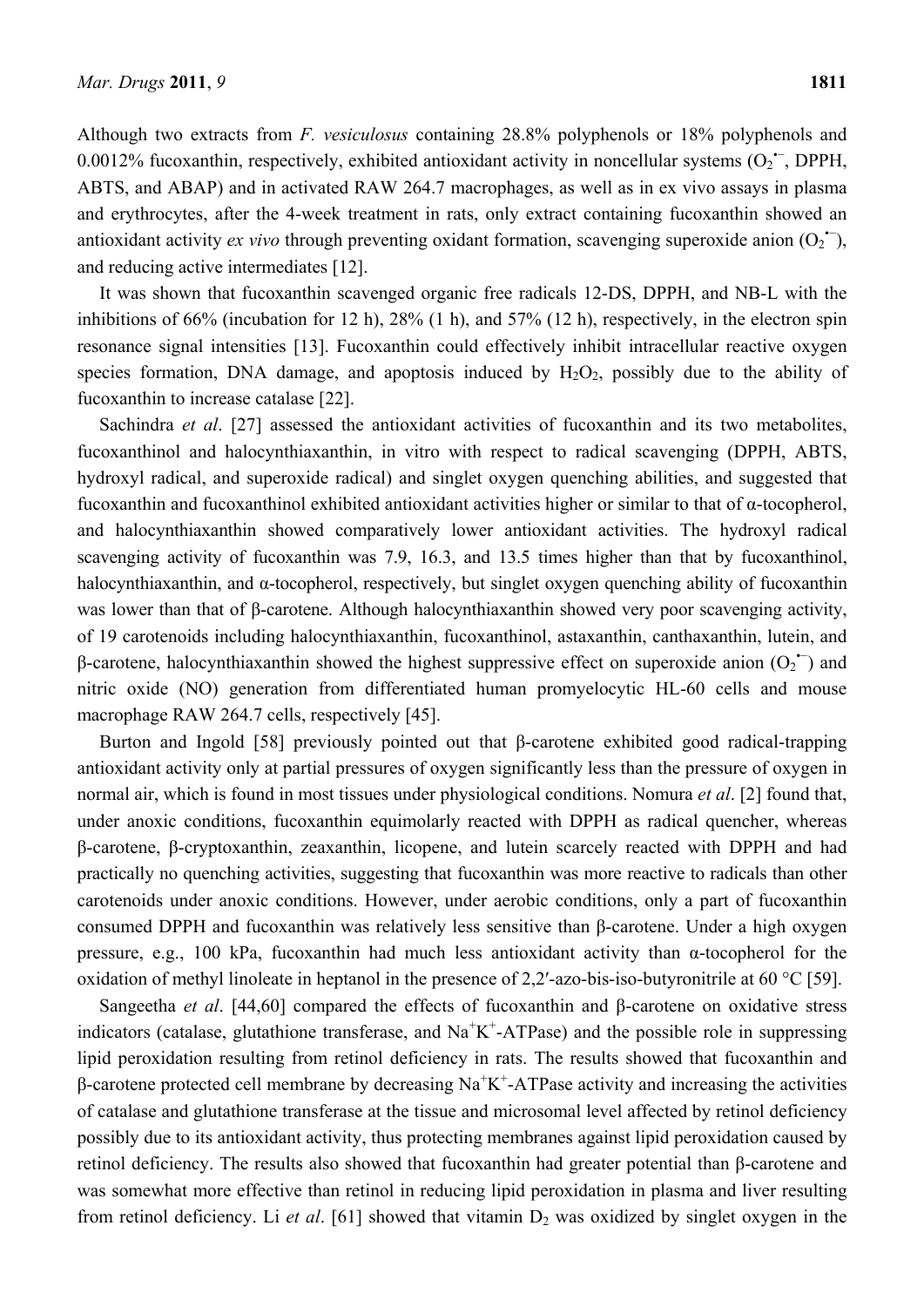presence of riboflavin, light, and oxygen in a model system, and fucoxanthin and β-carotene could minimize the oxidation of vitamin  $D_2$  by quenching singlet oxygen.

The major structural differences in fucoxanthin and other carotenoids are the presence of an unusual allenic carbon (C-7′), 5,6-monoepoxide, two hydroxyl groups, a carbonyl group, and an acetyl group in the terminal ring of fucoxanthin [2,14]. The allenic bond was responsible for the higher antioxidant activity of fucoxanthin [27]. In addition, fucoxanthin has six oxygen atoms, and thus might be more sensitive to radicals, especially under anoxic conditions. It has been suggested that the antioxidant activity of carotenoids is correlated with the presence of intramolecular oxygen atoms [2].

It is worth mentioning that fucoxanthin also contains an  $\alpha$ ,  $\beta$ -unsaturated carbonyl group, and may function as a Michael acceptor which can react with important proteins such as Keap 1 in the Nrf2 system [62]. Liu *et al*. [62] recently showed that fucoxanthin enhanced HO-1 and NQO1 expression in murine hepatic BNL CL.2 cells through activation of the Nrf2/ARE system, and suggested that fucoxanthin might exert its antioxidant activity, at least partly, through its pro-oxidant actions.

### *3.2. Anti-Inflammatory Effects*

Inflammatory response, a self-defensive reaction against various pathogenic stimuli, is characterized by attracting large amounts of leukocytes (neutrophiles, monocytes-macrophages, and mast cells) to the inflamed area, in which these inflammatory cells are triggered by inflammation mediators and generate superoxide anion and nitric oxide radicals, and may become a harmful self-damaging process [12,63]. Anti-inflammatory agents should reduce the inflammatory response by suppressing the productions of inflammatory cytokines such as tumor necrosis factor-α, interleukin-1β, and interleukin-6, and inflammatory mediators, including nitric oxide and prostaglandin E2 synthesized by inducible nitric oxide synthase and cyclooxygenase [64].

Heo *et al*. [22] and Kim *et al*. [65] authenticated the inhibitory effects of fucoxanthin on inflammatory cytokines and mediators in lipopolysaccharide-stimulated RAW 264.7 macrophages. These results showed that fucoxanthin inhibited the inducible nitric oxide synthase and cyclooxygenase 2 protein expressions, and reduced the levels of nitric oxide, prostaglandin E2, tumor necrosis factor-α, interleukin-1β, and interleukin-6 through the inhibition of nuclear factor-κB activation and the phosphorylation of mitogen-activated protein kinases [22,65].

Sakai *et al*. [66] indicated that fucoxanthin suppressed the degranulation of mast cells by inhibiting antigen-induced aggregation of high affinity IgE receptor followed by activation of the degranulating signals of mast cells, which played important roles in inflammation and immediate-type allergic reactions. Recently, Sakai *et al*. [67] evaluated the effect of carotenoids on dinitrofluorobenzene-induced contact hypersensitivity in mice to elucidate their effect on mast cell degranulation *in vivo*, and showed that fucoxanthin significantly inhibited ear swelling and reduced the levels of tumor necrosis factor-α and histamine, suggesting that fucoxanthin exerted an anti-inflammatory effect by suppressing mast cell degranulation *in vivo*.

Khan *et al*. [29,68] investigated the anti-inflammatory activity of methanol extract of *U. pinnatifida* against mouse ear edema and erythema induced by phorbol myristate acetate. The results showed that the extract suppressed edema and erythema with relative inhibition of 85 and 78%, respectively [68], and inhibited erythema by 50% when applied within 1 h before or 15 min after application of phorbol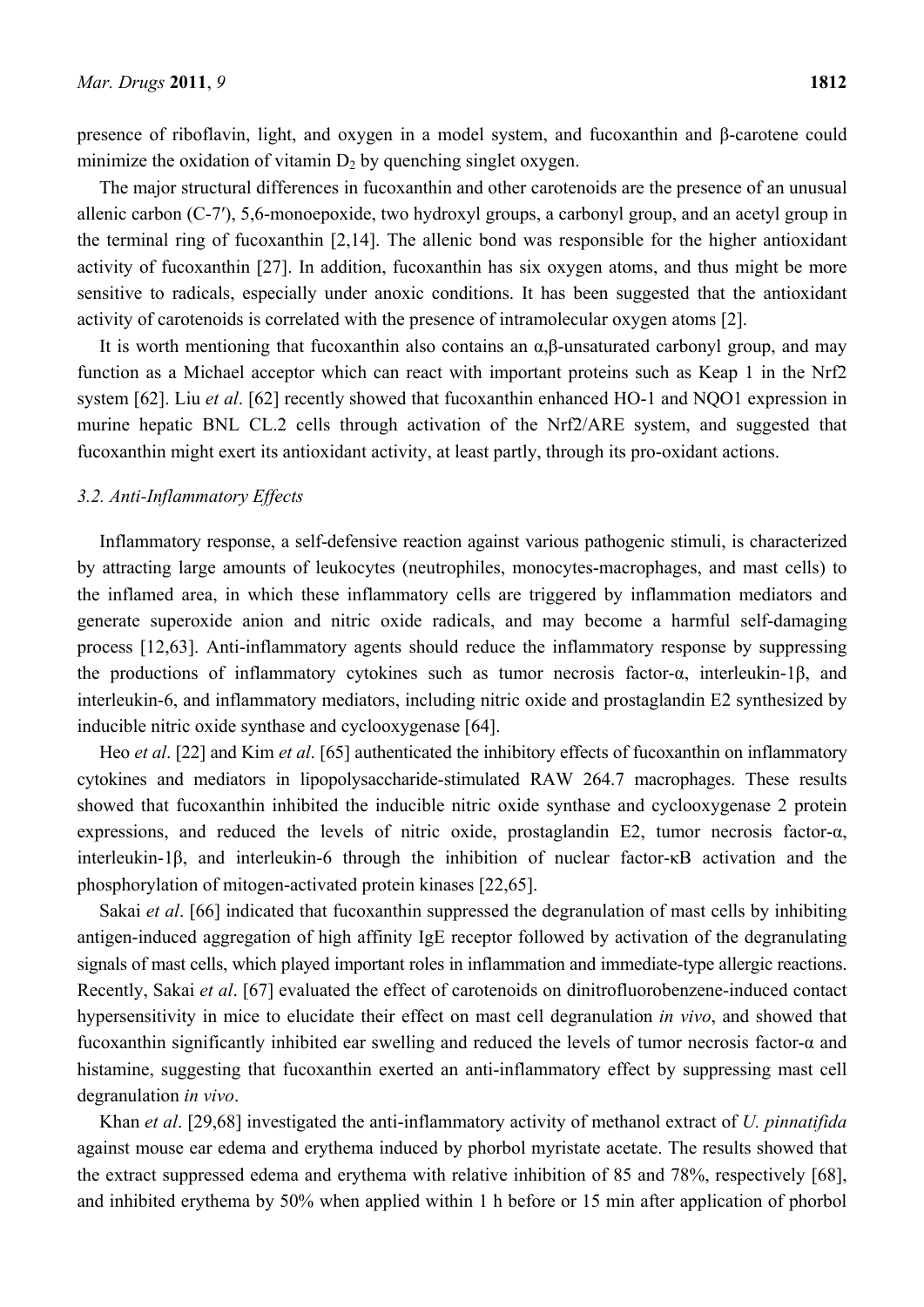myristate acetate [29]. In addition, the extract suppressed the acetic acid-induced writhing response in the analgesic test, and also demonstrated antipyretic activity in yeast-induced hyperthermic mice [69].

## *3.3. Anticancer Activity*

Apoptosis induction has been suggested to be the biochemical mechanism by which fucoxanthin exerted an inhibitory effect on tumor cells [23,25,31,70,71]. The apoptosis-inducing effect of fucoxanthin on human promyelocytic leukemia HL-60 cell line has been investigated by Hosokawa *et al*. [23], who found that fucoxanthin exhibited strong antiproliferative activity and could induce apoptosis of HL-60 cells. In HL-60 cells, fucoxanthin caused cleavages of procaspase-3 and poly-ADP-ribose polymerase, and apoptosis induction by fucoxanthin was mediated through mitochondrial membrane permeabilization and caspase-9 and caspase-3 activation [72]. Kim *et al*. [15] showed that fucoxanthin induced reactive oxygen species generation, inactivated the Bcl-xL signaling pathway, induced caspase-3, -7, and poly-ADP-ribose polymerase cleavage, and thus triggered the apoptosis of HL-60 cells, indicating that the generation of reactive oxygen species was a critical target in fucoxanthin-induced apoptosis in HL-60 cells.

It had been reported that β-carotene did not show an apoptosis-inducing effect on HL-60 cells, indicating that the carotenoid structure might be crucial for inducing apoptosis [23]. Recently, Ganesan *et al*. [73] showed that fucoxanthin, astaxanthin, siphonaxanthin, neoxanthin, and violaxanthin had significant cytotoxic effects against cultured HL-60 cells and the inhibitory effect of fucoxanthin on the viability of HL-60 cells was remarkable compared with astaxanthin, β-carotene, zeaxanthin, lutein, *etc*. Both halocynthiaxanthin and fucoxanthinol showed remarkable induction of apoptosis in HL-60 cells, MCF-7 breast cancer cells, and Caco-2 colon cancer cells, and the antiproliferative and apoptosis-inducing effects of halocynthiaxanthin and fucoxanthinol on these cells were significantly greater than those of fucoxanthin, possibly at least partly, related to the hydroxyl group in halocynthiaxanthin and fucoxanthinol [49]. Both fucoxanthinol and amarouciaxanthin A also reduced the viability of PC-3 human prostate cancer cells, and the 50% inhibitory concentrations of fucoxanthin, fucoxanthinol, and amarouciaxanthin A on the proliferation of PC-3 cells were 3.0, 2.0, and 4.6 μM, respectively, indicating that the 5,6-epoxide in fucoxanthin and fucoxanthinol played important roles in cytotoxicity, and other mechanisms might be also involved in the antiproliferative effect of epoxycarotenoids on PC-3 cells [42].

Adult T-cell leukemia is an incurable malignancy of mature CD4<sup>+</sup> T cells caused by human T-cell leukemia virus type 1. Ishikawa *et al*. [53] assayed the antiproliferative effects of some carotenoids such as fucoxanthin, fucoxanthinol, β-carotene and astaxanthin, and found that both fucoxanthin and fucoxanthinol had remarkable antiproliferative effects on human T-cell leukemia virus type 1-infected T-cell lines and adult T-cell leukemia cells in vitro, and β-carotene and astaxanthin had mild inhibitory effects.

The exposure of human non-small-cell bronchopulmonary carcinoma line NSCLC-N6 and human lung epithelial cell line A549 to fucoxanthin distinctly induced morphological change such as rounding up, reduction of cell volume, chromatin condensation, nuclei fragmentation, and formation of apoptotic bodies for the two bronchopulmonary cells lines, and suggested that fucoxanthin could trigger the terminal differentiation of cancerous cells *in vitro* [36].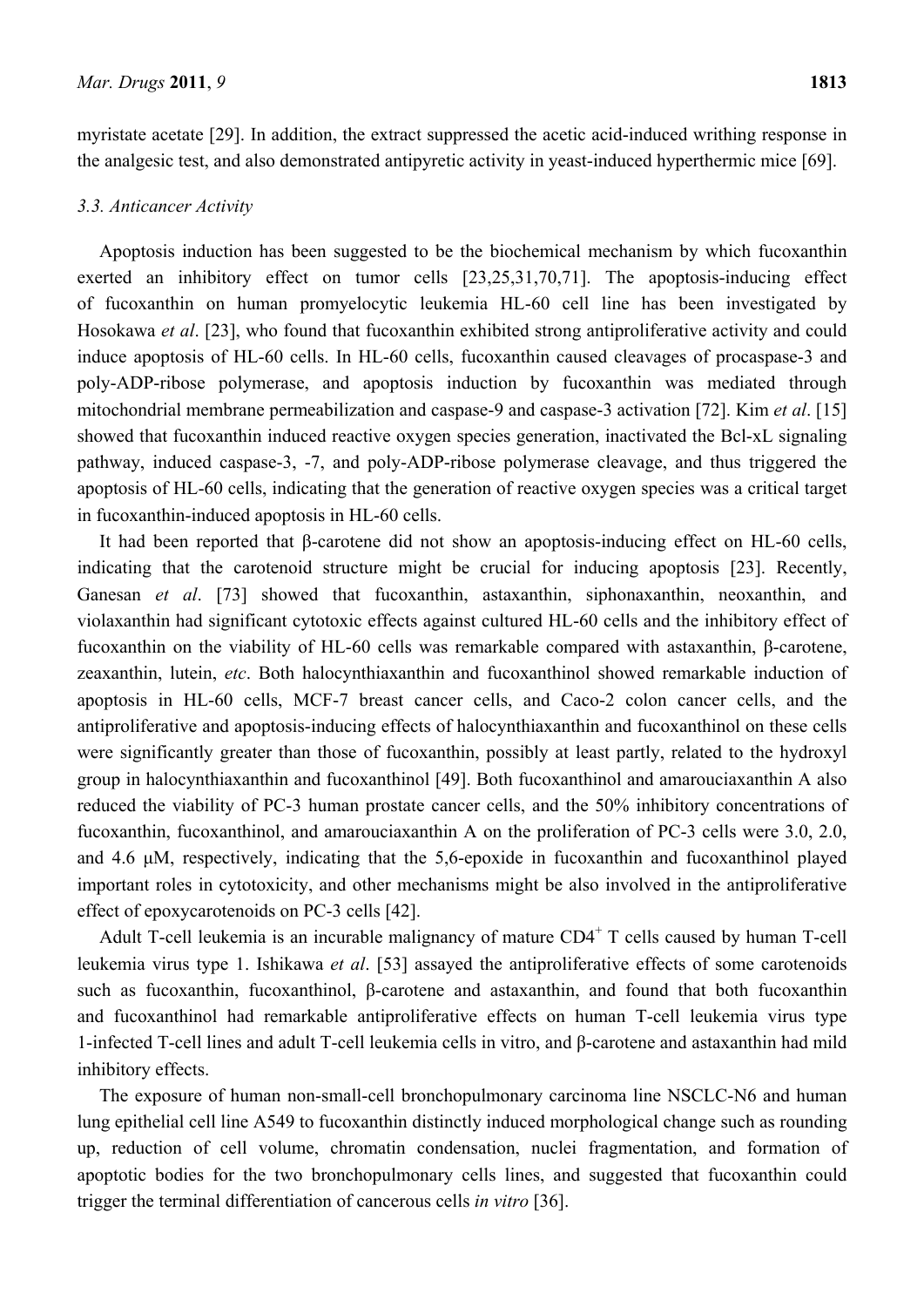It was reported that fucoxanthin reduced the viability of human colon cancer cell lines Caco-2, HT-29, and DLD-1 cells  $(Caco-2 > DLD-1 > HT-29)$  and induced apoptosis in a dose- and time-dependent manner, while astaxanthin and β-carotene were not found to change the viability of Caco-2 cells. The decreased expression level of Bcl-2 protein might contribute to fucoxanthin-induced apoptosis in Caco-2 cells [25]. Kotake-Nara *et al*. [71] evaluated the effects of fucoxanthin and neoxanthin on the viability of human colorectal carcinoma Caco-2, human colorectal adenocarcinoma HCT116 cell lines, mouse melanoma B16, human normal embryonic lung fibroblast MRC-5, and human male umbilical cord fibroblast HUC-Fm cell lines. The results showed that fucoxanthin and neoxanthin had nearly the same actions on the cultured cells and were more effective in reducing the viability of HCT116 cancer cells than that of the other cancer and normal cell lines, while lycopene was found to be less effective. Das *et al*. [74] indicated that fucoxanthin inhibited the proliferation of human colon cancer cell lines WiDr and HCT116 cells by inducing cell cycle arrest at the G0/G1 phase through up-regulating the cyclin-dependent kinase inhibitory protein p21<sup>WAF1/Cip1</sup> and retinoblastoma protein (pRb).

Kotake-Nara *et al*. [70] showed that fucoxanthin significantly reduced the viability of three human prostate cancer cell lines PC-3, DU 145 and LNCaP to 14.9%, 5.0%, and 9.8%, respectively, through apoptosis induction in these cancer cells. The succeeding study demonstrated that fucoxanthin decreased the levels of Bax and Bcl-2 proteins, and induced apoptosis in PC-3 cells through caspase-3 activation [71,75]. Satomi and Nishino [76] showed that fucoxanthin induced cell cycle arrest at the G1 phase and GADD45A expression, and inhibited the growth of DU145 cells. The results suggested that GADD45A and Pim-1 protooncogene might be important genes associated with the action of fucoxanthin, and GADD45A might be involved in fucoxanthin-induced G1 arrest. In the subsequent study, Satomi and Nishino [77] showed that several MAPKs modulated the induction of GADD45 and G1 arrest, and positive regulation by SAPK/JNK was involved in GADD45A induction and G1 arrest by fucoxanthin, indicating that GADD45A was closely related with the G1 arrest induced by fucoxanthin, and MAPK pathways were implicated in fucoxanthin-induced GADD45A expression and G1 cell cycle arrest in tumor cells depending on the cell type.

Satomi and Nishino [76] previously showed that fucoxanthin inhibited the growth of human hepatocellular carcinoma HepG2 cells. In the subsequent study, Satomi and Nishino [77] investigated the role of MAPKs in the induction of G1 arrest and GADD45 expression by fucoxanthin in HepG2 cells, and showed that the inhibitions of p38 MAPK and ERK1/2 MAPK enhanced the induction of GADD45A and GADD45B expressions, respectively, and GADD45A was an important factor in the induction of G1 arrest by fucoxanthin in HepG2 cells. The molecular mechanisms of fucoxanthin against hepatocellular carcinoma using HepG2 cells had been studied by Das *et al*. [16], who found that the growth-inhibitory effect of fucoxanthin on the cancer cells was chiefly due to an arrest in the G0/G1 phase of the cell cycle, and no apoptosis was observed, indicating that fucoxanthin possessed cytostatic rather than cytocidal activity in HepG2 cells. This study suggested that both the proteolysis and transcriptional suppression might be responsible for the decreasing levels of cyclin Ds and the suppression of cyclin D/cdk4 activity in fucoxanthin-treated HepG2 cells and might be related to the antitumor activity. Liu *et al*. [30] indicated that fucoxanthin effectively inhibited the proliferation of human hepatoma SK-Hep-1 cells but facilitated the growth of murine embryonic hepatic BNL CL.2 cells. The study found that fucoxanthin significantly increased protein and mRNA expressions of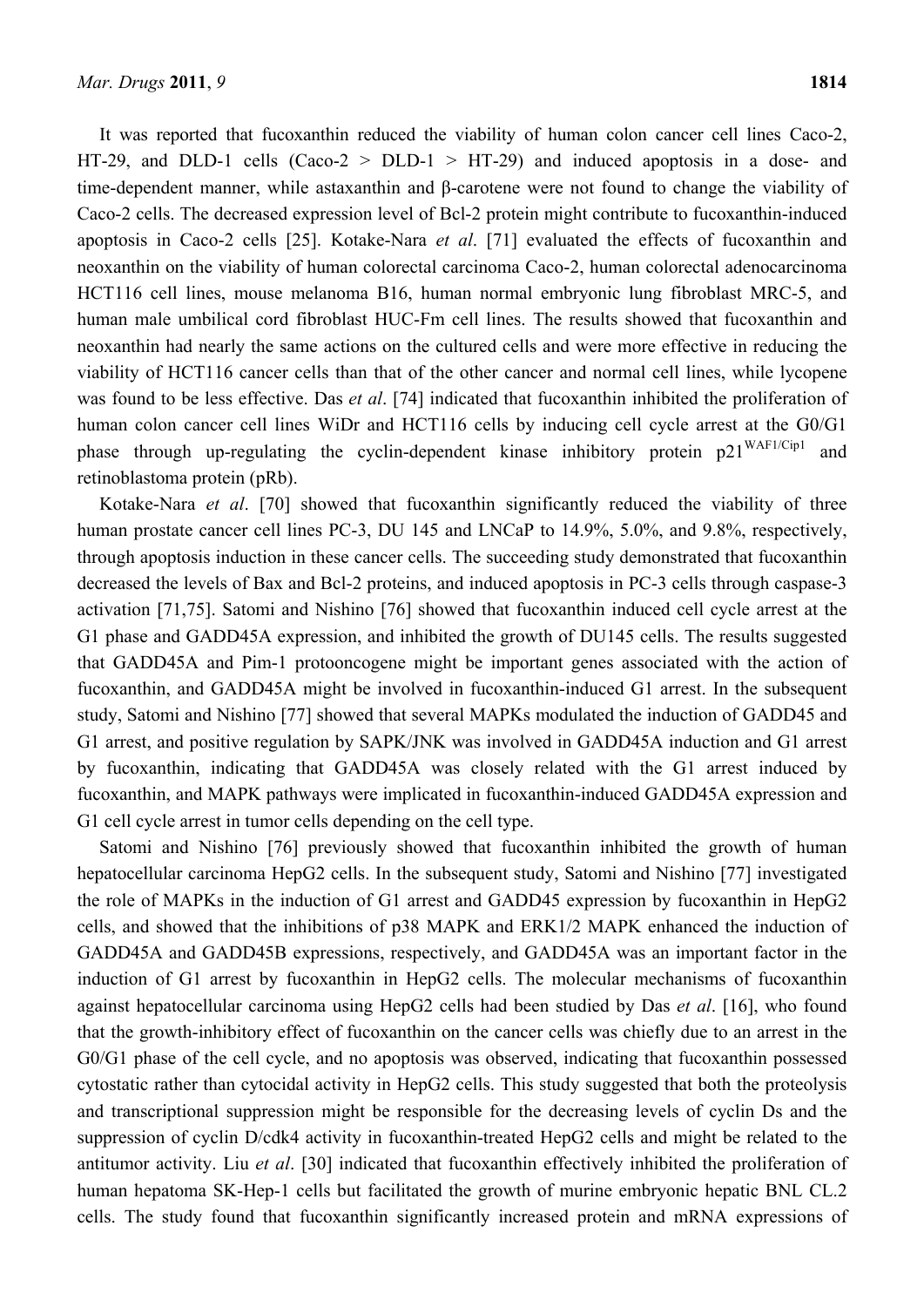connexin 43 and connexin 32 in SK-Hep-1 cells, and thus enhanced gap junctional intercellular communication of SK-Hep-1 cells, which might be responsible for the increase of the intracellular calcium level, leading to cell cycle arrest at G0/G1 phase, DNA fragmentation, and apoptosis of SK-Hep-1 cells.

Recently, the effects of fucoxanthin on human gastric adenocarcinoma MGC-803 cells were investigated by Yu *et al*. [78], who found that fucoxanthin induced cell cycle arrest in G2/M phase and apoptosis of MGC-803 cells, and down-regulated the expressions of CyclinB1 and survivin in MGC-803 cells. The study also showed that fucoxanthin might reduce CyclinB1 expression through JAK/STAT signal pathway, and thus inhibit proliferation of MGC-803 cells.

Bladder cancer is not only a serious malignancy but also the most expensive cancer to survey and treat. Zhang *et al*. [17] showed that fucoxanthin exhibited remarkable antiproliferative effects on human urinary bladder cancer EJ-1 cells and reduced the viability of EJ-1 cells by inducing apoptosis, which was characterized by morphological changes, DNA ladder, and increased percentage of hypodiploid cells, and activating caspase-3 activity with a maximum ratio of apoptotic cells of >93% with 20 μM fucoxanthin.

Primary effusion lymphoma is a very aggressive type of non-Hodgkin's lymphoma infected by human herpesvirus 8. It was found that fucoxanthin and fucoxanthinol decreased cell viability in primary effusion lymphoma BCBL-1 and TY-1 cells. Fucoxanthin and fucoxanthinol induced cell cycle arrest during G1 phase and caspase-dependent apoptosis, inhibited the activation of nuclear factor-κB, activator protein-1, and phosphatidylinositol 3-kinase/Akt pathways, and down-regulated anti-apoptotic proteins and cell cycle regulators in primary effusion lymphoma cells. In addition, fucoxanthin reduced the growth of primary effusion lymphoma cells in the xenografted mice, suggesting that fucoxanthin could be potentially effective for the treatment of primary effusion lymphoma [54].

An earlier study indicated that fucoxanthin inhibitd the growth of the human neuroblastoma GOTO cells by causing the arrest in the G0–G1 phase of cell cycle and decreasing N-*myc* gene expression [79]. Subsequently, Nishino *et al*. [48] found that halocynthiaxanthin showed a more potent inhibitory effect on the growth of human neuroblastoma GOTO cells, and also inhibited the growth of other human malignant tumor cells.

The antiproliferative effect of fucoxanthin is dependent on its isomeric structure. Nakazawa *et al*. [31] found that the antiproliferative activity of 13-*cis* and 13′-*cis* fucoxanthin was significantly higher than that of the all-*trans* or 9′-*cis* isomeric forms on the growth of cancer cells. In addition, 13′-*cis* fucoxanthin had greatest inhibitory effect on the growth of HL-60 cells, followed by 13-*cis* isomer and all-*trans* or 9′-*cis* isomers. It was suggested that the stronger antiproliferative and inhibitory effect of *cis*-fucoxanthin might be due to the steric hindrances offered by their structure.

In animal experiment, fucoxanthin significantly inhibited the formation and development of aberrant crypt foci, a preneoplastic marker for colon cancer, induced by azoxymethane [80] and 1,2-dimethylhydrazine dihydrochloride [81] in mice. Fucoxanthin had been proven to suppress spontaneous liver tumorigenesis in C3H/He male mice and showed antitumor-promoting activity in a two-stage carcinogenesis experiment in the skin of ICR mice, initiated with 7,12-dimethylbenz[*a*]anthracene and promoted with 12-*O*-teradecanoylphorbol-13-acetate and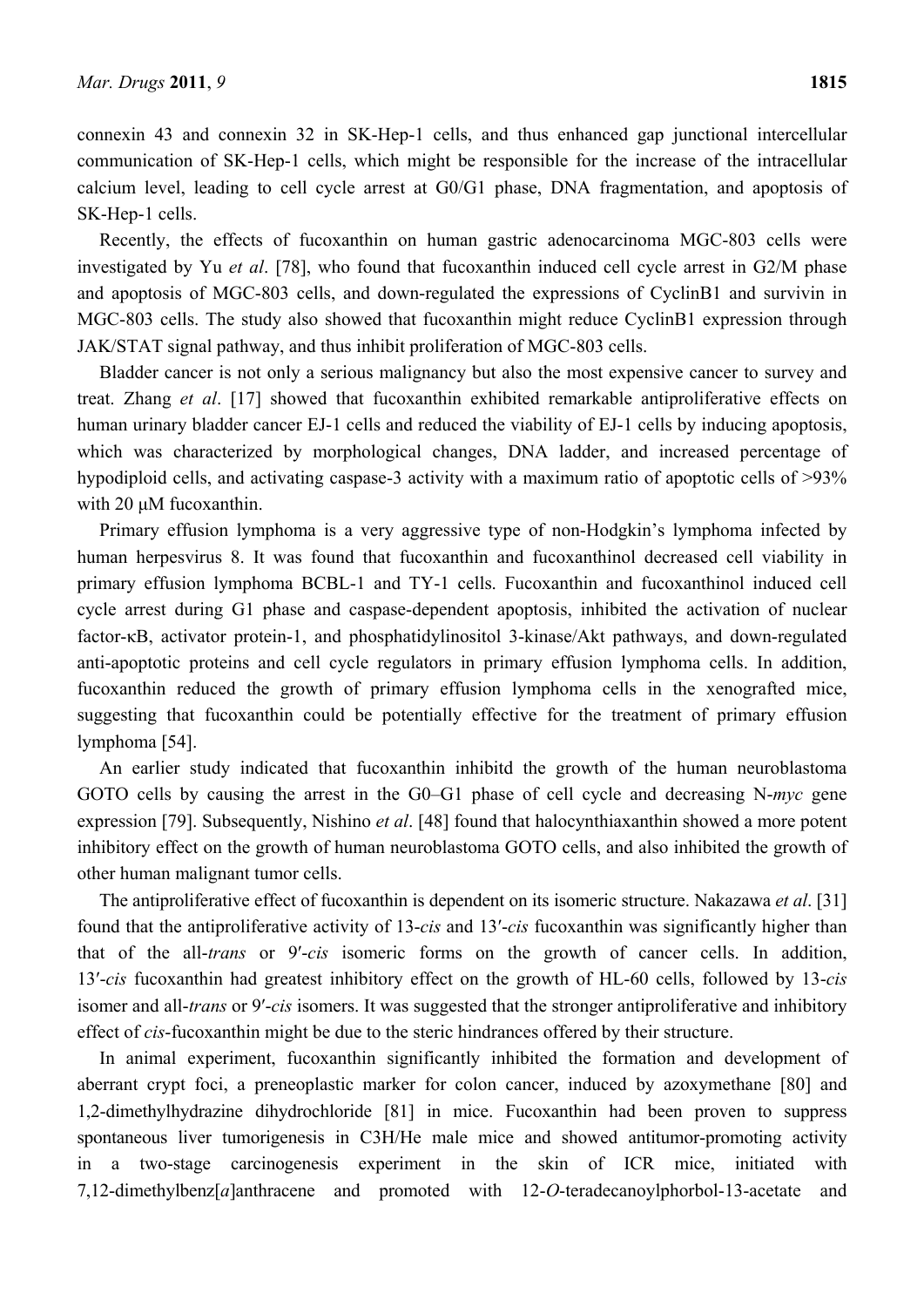mezerein [13]. In addition, fucoxanthin was reported to inhibit duodenal carcinogenesis induced by *N*-ethyl-*N*′-nitro-*N*-nitrosoguanidine in mice [82].

Although the antitumor effects of fucoxanthin are known, the precise mechanism of action has yet to be elucidated [76]. The anticancer activity of fucoxanthin was partly based on the regulative effect of fucoxanthin on biomolecules related to cell cycle and apoptosis [83]. In addition, fucoxanthin was found to be able to selectively inhibit the mammalian DNA polymerase activities, especially replicative DNA polymerases (*i.e.*, pol α, δ, and ε), and thus had anti-neoplastic activity [20]. Further investigations are needed to assess the details of the molecular mechanisms of fucoxanthin against different types of cancer cells with animal models [83].

## *3.4. Anti-Obese Effect*

An excessive accumulation of fat in the body and white adipose tissue causes obesity and a disturbance of cytokine secretion from adipose tissue, and thus results in an increased risk of many serious diseases such as type II diabetes, hyperlipidemia, hypertension, and cardiovascular disease [26,50,84].

Maeda *et al*. [26] firstly reported that lipids from *U. pinnatifida* reduced abdominal white adipose tissue weights in Wistar rats and KK-Ay mice. Miyata *et al*. [18] showed that *L. japonica* and *L. ochotensis* inhibited fat absorption, decreased the serum triglyceride level in SD rats, and had an anti-obesity effect on ddY mice induced by a high-fat diet. It was suggested that fucoxanthin was an active component for the antiobesity effect [26]. Many studies have shown that fucoxanthin, even with a 0.02% dose [85], significantly lowered body weight [43,86–88], body fat accumulation [89], visceral fat-pads weights [85,87], white adipose tissue weight gain [50,88–90], and the size of adipocyte [85] in diabetic/obese KK-Ay mice, high-fat diet-induced obese C57BL/6N mice or C57BL/6J mice, and increased brown adipose tissue weight in KK-Ay mice [50]. However, fucoxanthin did not affect white adipose tissue weight gain in lean C57BL/6J mice [90]. It was found that fucoxanthin significantly reduced plasma and hepatic triglyceride concentrations and the activities of adipocytic fatty acid synthesis, hepatic fatty acid and triglyceride synthesis, and cholesterol-regulating enzymes, and significantly increased the concentrations of plasma high-density lipoprotein-cholesterol, fecal triglyceride and cholesterol, as well as fatty acid oxidation enzyme activity in epididymal white adipose tissue of mice, indicating that fucoxanthin ameliorated the plasma and hepatic lipid profile, fecal lipids and body fat mass, hepatic cholesterol metabolism, fatty acid synthesis, and lipid absorption [57,88]. Moreover, fucoxanthin significantly lowered mRNA expression of proliferators activated receptor  $\gamma$  and the activity of hepatic phosphatidate phosphohydrolase, and significantly increased the mRNA expressions of β-oxidation-related acyl-coA oxidase 1, palmitoyl and proliferators activated receptor  $\alpha$  [57]. In addition, fucoxanthin and fucoxanthinol inhibited both lymphatic triglyceride absorption and the increase of triglyceride concentration in systemic blood, likely due to their inhibitory effects on lipase activity in the gastrointestinal lumen [91].

The potential anti-obesity effect might be mediated by improving plasma adipokine level (e.g., lowered leptin level and elevated adiponectin level), down-regulating various lipogenic enzyme activities and fat production, up-regulating fatty acid β-oxidation activity and uncoupling protein gene expressions in visceral adipose tissues, suggesting that fucoxanthin might act as a regulator of lipid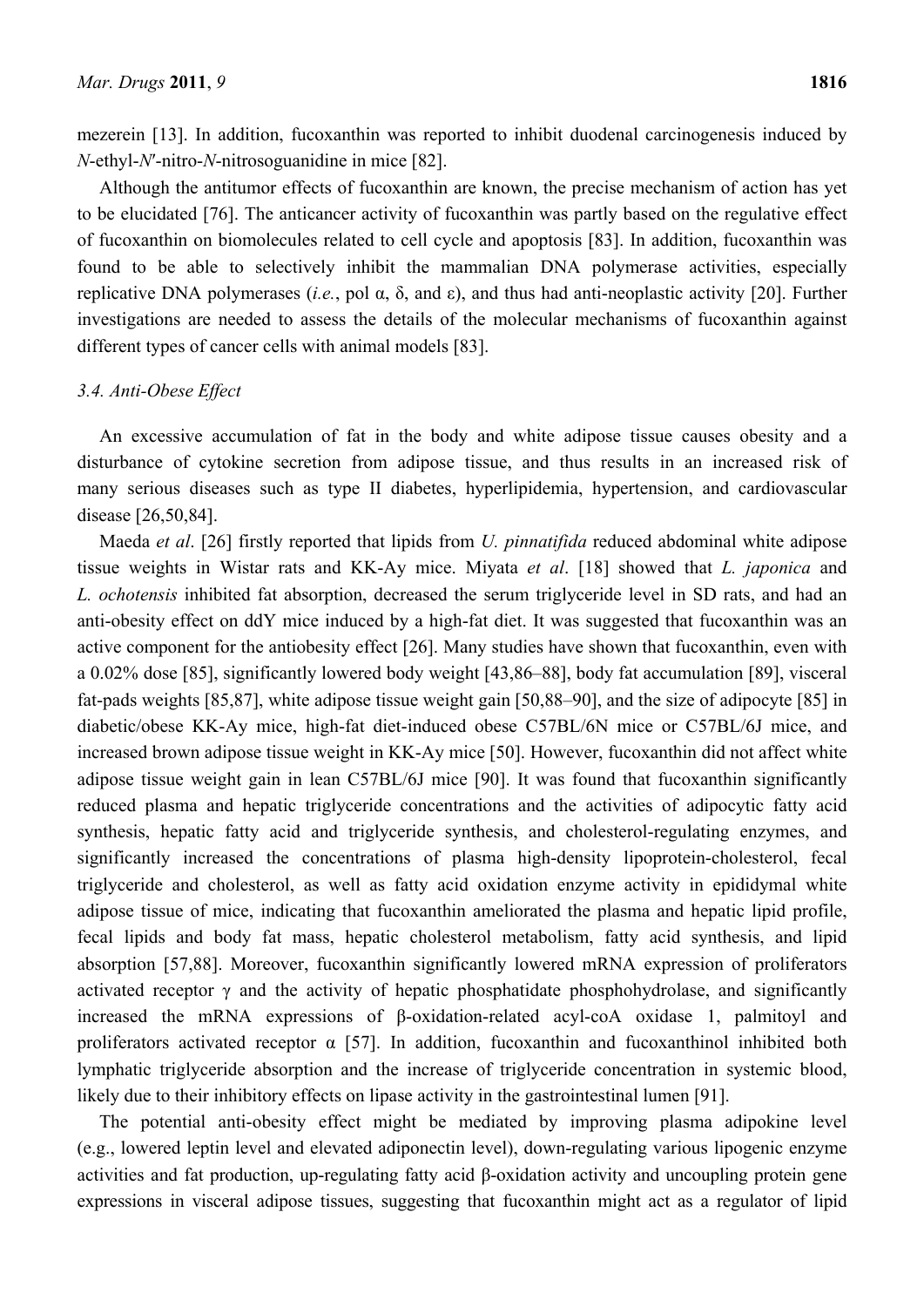metabolism in fat tissues [87]. Mitochondrial uncoupling protein 1, usually expressed only in brown adipose tissue that occurs little in adult humans, is a key molecule for metabolic thermogenesis to avoid an excess of fat accumulation [26]. Many studies suggested that the antiobesity effect of fucoxanthin was due to oxidation of fatty acids, heat production, and energy dissipation through upregulating the expression of uncoupling protein 1 in the white adipose tissue [26,50,51,86,88,92], and thus inducing the decrease in abdominal fat in mice [86]. Recently, Miyashita *et al*. [83] reported that fucoxanthin promoted mRNA expression of β<sub>3</sub>-adrenergic receptor in white adipose tissue of obese mice, which was responsible for lipolysis and thermogenesis. The regulatory effect of fucoxanthin on peroxisome proliferator-activated receptor γ expression in adipose tissue was an important modulator for uncoupling protein 1 expression. Leptin is mainly produced in adipocyte and controls body weight and fat weight by regulating the food intake and energy expenditure. Fucoxanthin remarkably reduced leptin mRNA in white adipose tissue and the level of plasma leptin in KK-Ay mice [50] and high fat diet-induced obese C57BL/6J mice [85,89]. The lower leptin level might reflect the decrease in the size of white adipose tissue induced by fucoxanthin [50]. In addition, Sugawara *et al*. [93] found that fucoxanthin had significant antiangiogenic activity, which was also responsible for its anti-obesity effect.

Maeda *et al*. [84] showed that fucoxanthin and fucoxanthinol inhibited intercellular lipid accumulation and decreased glycerol-3-phosphate dehydrogenase activity during adipocyte differentiation of 3T3-L1 cells. The suppressive effect of fucoxanthinol on the differentiation of murine 3T3-L1 preadipocytes to adipocytes was stronger than that of fucoxanthin [84], and the suppressive effect of amarouciaxanthin A, a dominant metabolite of fucoxanthin in white adipose tissue, was stronger than that of fucoxanthinol [94]. Amarouciaxanthin A markedly down-regulated the mRNA expressions of adipocyte fatty acid-binding protein, lipoprotein lipase, and glucose-transporter 4 in 3T3-L1 cells [94]. Kang *et al*. [95] found that that fucoxanthin inhibited 3T3-L1 adipocyte differentiation at intermediate (days 2−4) and late stages (days 4−7), whereas it enhanced 3T3-L1 adipocyte differentiation at an early stage (days 0−2) by modulating the expression of key adipogenic transcriptional regulators such as peroxisome proliferator-activated receptor γ, CCAAT/enhancer-binding protein  $α$ , and sterol regulatory element-binding protein 1c, and inhibited glucose uptake by suppressing the phosphorylation of insulin receptor substrate 1 in mature 3T3-L1 adipocytes, suggesting that fucoxanthin exerted anti-obesity effect by inhibiting the expression of key transcriptional regulators at intermediate and late stages and glucose uptake in mature adipocytes. Noticeably, some non-allenic carotenoids, such as lutein, lutein epoxide, α-carotene, and β-carotene 5,6-epoxide, were found to not exhibit the suppressive effect on adipocyte differentiation in 3T3-L1 cells, indicating that the allene bond of fucoxanthin and its metabolites might be important for the inhibition [83,92,94,96].

Maeda *et al*. showed that, although no significant uncoupling protein 1 expression in the white adipose tissue of KK-Ay mice fed fish oil [50] or medium-chain triacylglycerols [51] was found, the anti-obesity effect of fucoxanthin was increased by dissolving fucoxanthin in fish oil or medium-chain triacylglycerols, indicating the combination of fucoxanthin and lipids is more effective for attenuating the weight gain of the white adipose tissue than feeding with fucoxanthin alone, and suggesting that the presence of lipids can increase the absorption rate of fucoxanthin in KK-Ay mice [50,51]. Recently, Okada *et al*. [32] developed a lipid delivery system, and suggested that incorporation of *U. pinnatifida* lipid into phospholipid by means of capsulation might lead to an additive increase in the antiobesity effect of fucoxanthin on KK-Ay mice.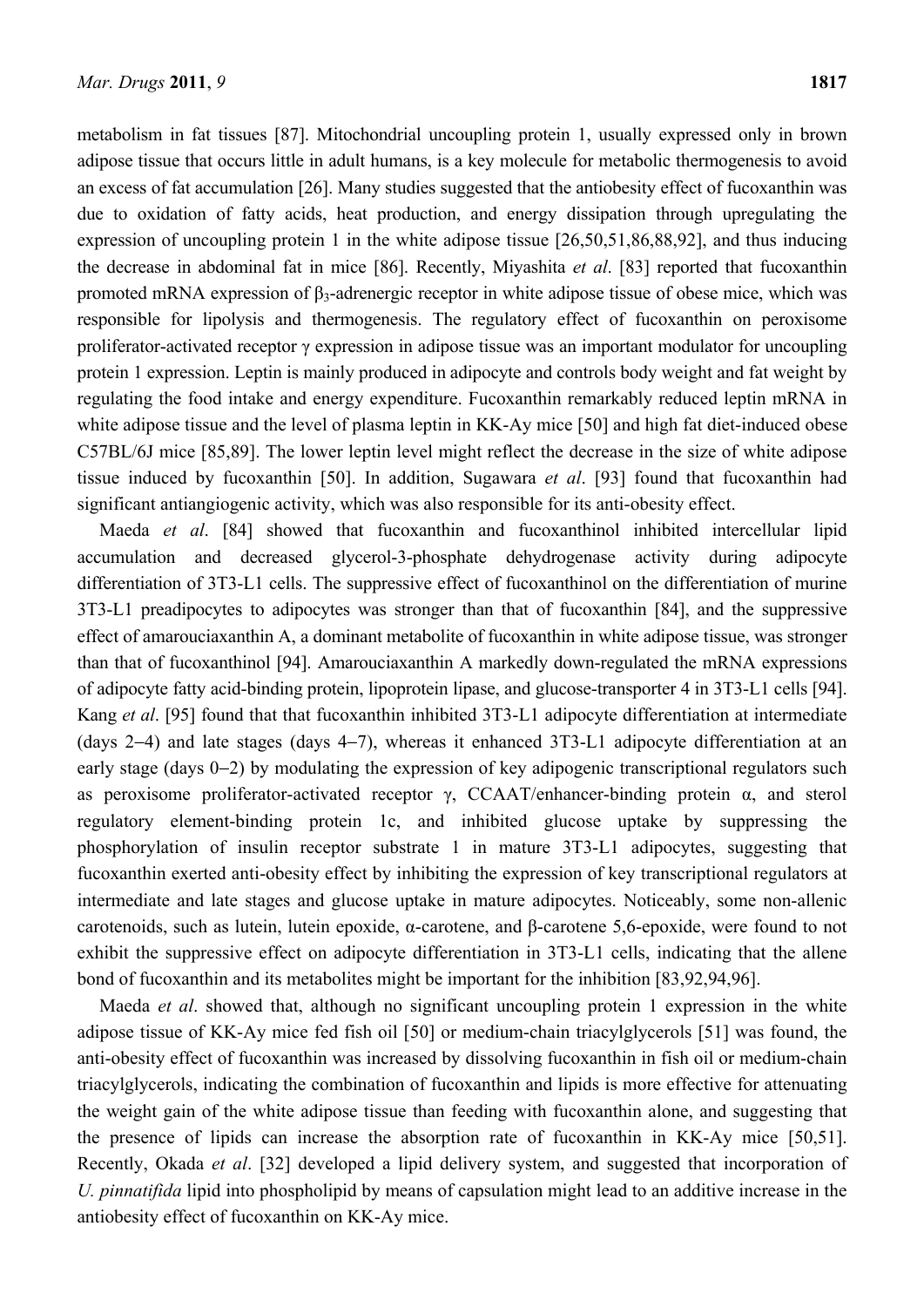In a 16-week clinical trial, Abidov *et al*. [52] investigated the effects of orally administered the mixture (Xanthigen) of fucoxanthin and pomegranate seed oil on body weight, body fat, liver lipids, blood biochemistry, and resting energy expenditure in obese, non-diabetic premenopausal women diagnosed with non-alcoholic fatty liver disease or presenting with normal liver fat. The results showed that Xanthigen reduced body weight (from  $94.1 \pm 2.1$  and  $94.5 \pm 2.1$  to  $87.2 \pm 3.7$  and  $88.2 \pm 1.9$  kg for volunteers with fatty liver and normal liver, respectively), body fat (from  $42.3 \pm 2.2$  and  $43.3 \pm 2.9$ ) to  $37.9 \pm 2.9$  and  $38.1 \pm 3.2$  kg, respectively), and liver fat content (from  $15.3 \pm 4.1$  and  $5.1 \pm 1.5$  to  $9.4 \pm 3.1$  and  $3.4 \pm 1.8\%$ , respectively), improved liver function tests in obese non-diabetic women, and increased resting energy expenditure.

#### *3.5. Antidiabetic Activity*

Maeda *et al*. [50] found that fucoxanthin markedly decreased the blood glucose and plasma insulin levels, as well as water intake in diabetic/obese KK-Ay mice. It was suggested that fucoxanthin improved insulin resistance and decreased blood glucose level, at least in part, through downregulating adipokines such as tumor necrosis factor-α, monocyte chemoattractant protein-1, interleukin-6, and plasminogen activator inhibitor-1 via downregulating their mRNA expression by directly acting on adipocytes and macrophages in white adipose tissue and up-regulation of glucose transporter 4 in skeletal muscle in KK-Ay mice [50,83,89,90,92].

Hosokawa *et al*. [90] demonstrated that fucoxanthin attenuated hyperglycemia in KK-Ay mice, but did not affect blood glucose levels in lean C57BL/6J mice. However, a high-fat feeding could prompt obesity, hyperinsulinemia, high blood glucose, insulin resistance, and non-alcoholic fatty liver disease in C57BL/6J mice [85]. Maeda *et al*. [89] and Park *et al*. [85] showed that fucoxanthin significantly lowered the fasting blood glucose concentration, the plasma insulin level, and the insulin resistance index in diet-induced obese mice. Fucoxanthin might improve altera–tions in lipid metabolism and insulin resistance induced by a high fat diet, at least in part, through reducing visceral fat mass, hyperinsulinemia, hepatic glucose production, and hepatic lipogenesis, and altering hepatic glucose-regulating enzymes activities [85]. Moreover, Woo *et al*. [57] demonstrated that fucoxanthin significantly reduced the blood glucose, hemoglobin  $A_{1c}$ , plasma insulin, and resistin levels, and no change was found in the plasma glucagon concentration in high-fat diet fed C57BL/6N mice, indicating that the reduction in the insulin/glucagon ratio could be in part responsible to lowering blood glucose concentration by fucoxanthin.

# *3.6. Hepatoprotective Effect*

Woo *et al.* [57] found that fucoxanthin significantly lowered the hepatic lipid contents, while feces weight and fecal lipids significantly increased by inhibiting lipid adsorption in high-fat diet fed C57BL/6N mice. Park *et al*. [85] also demonstrated that fucoxanthin significantly decreased the hepatic lipid droplet accumulation in high-fat fed mice, possibly through reducing the activity of hepatic fatty acid synthesis-related enzymes [57,85]. Furthermore, it was shown that there were no significant dose-dependent effects on hepatic lipid changes by 0.05% and 0.2% fucoxanthin and the 0.05% fucoxanthin might be sufficient for improving the hepatic lipid content [57], while no significant change was found in the plasma lipids in Wister rats [86]. In addition, fucoxanthin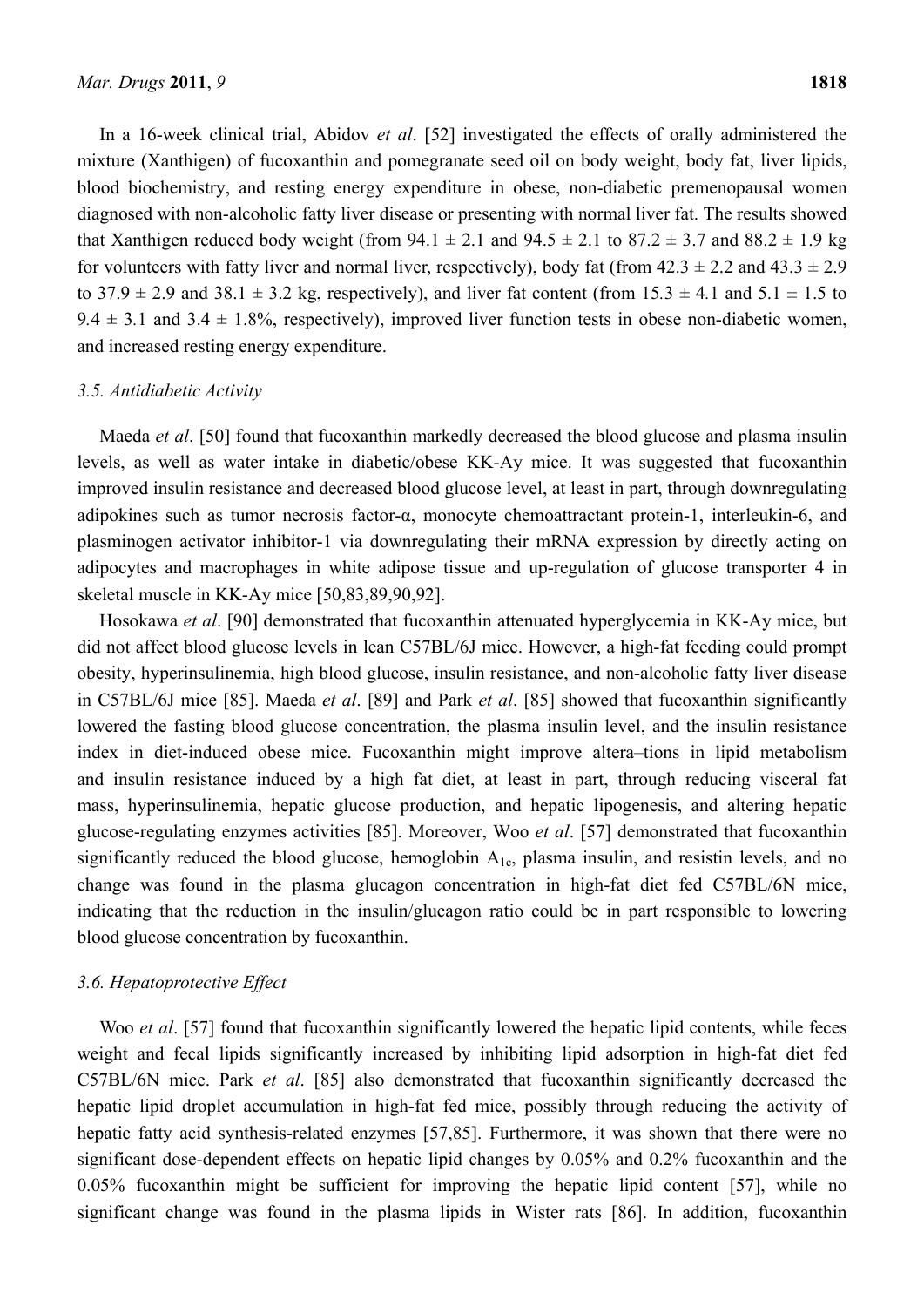significantly up-regulated glycolytic enzyme such as glucokinase in the liver, and thus increased the ratio of hepatic glucokinase/glucose-6-phosphatase and glycogen content, indicating that fucoxanthin normalized the hepatic glycogen content in high-fat fed mice [85].

The reduction of liver lipids might be due to the increase of docosahexaenoic acid, which reduces the activity of hepatic enzymes in fatty acid synthesis and increases hepatic fatty acid β-oxidation, in the liver [86]. Tsukui *et al*. [97] first reported that fucoxanthin and fucoxanthinol enhanced the amount of docosahexaenoic acid in the liver of KK-Ay mice, whereas the level of docosahexaenoic acid in the small intestine remained unaltered. Subsequently, Tsukui *et al*. [43] confirmed that fucoxanthin increased the amount of docosahexaenoic acid in the liver of normal adult C57BL/6J mice. In addition, an increase in arachidonic acid  $(ω-6)$  was also found in fucoxanthin-fed mice, indicating that fucoxanthin might modify the metabolic pathways of  $\omega$ -3 and  $\omega$ -6 highly unsaturated fatty acids. Recently, Airanthi *et al*. [10] showed that the levels of docosahexaenoic acid and arachidonic acid in liver lipids of KK-Ay mice given the lipids from brown seaweeds significantly increased.

Furthermore, Liu *et al*. [98] investigated the effects of fucoxanthin on hepatocyte lipid peroxidation and hepatotoxicity induced by ferric nitrilotriacetate in murine embryonic hepatic BNL CL.2 cells, and showed that fucoxanthin significantly recovered cell proliferation and increased the levels of glutathione. Moreover, fucoxanthin significantly decreased intracellular reactive oxygen species and DNA damage, and markedly decreased the level of thiobarbituric acid-reactive substances and protein carbonyl contents in BNL CL.2 cells induced by ferric nitrilotriacetate, indicating that fucoxanthin effectively protected against ferric nitrilotriacetate-induced hepatotoxicity by decreasing intracellular reactive oxygen species, thiobarbituric acid-reactive substances, and protein carbonyl contents, and increasing glutathione level, associated with the antioxidant effects of fucoxanthin.

#### *3.7. Skin-Protective Effect*

Over exposure to ultraviolet radiation from sunlight leading to the generation of reactive oxygen species, inflammatory reaction, and angiogenesis of the skin is presumed to be the primary causative agent in the damage of cellular constituents and some cutaneous disease such as pigmentation, laxity, wrinkling, erythema, and skin carcer [99,100]. Heo and Jeon [99] revealed that fucoxanthin significantly decreased intracellular reactive oxygen species generated by exposure to ultraviolet B radiation in human fibroblast. Fucoxanthin elevated cell survival rate and inhibited cell damage for pre-treated cells, indicating that fucoxanthin could protect skin against photodamage induced by ultraviolet B irradiation from sunlight. Shimoda *et al*. [101] found that fucoxanthin inhibited tyrosinase activity, melanogenesis in melanoma, and ultraviolet B-induced skin pigmentation. The results showed that fucoxanthin significantly suppressed expression of cyclooxygenase-2, endothelin receptor A, p75 neurotrophin receptor, prostaglandin E receptor 1, melanocortin 1 receptor and tyrosinase-related protein 1, suggesting that fucoxanthin presented anti-pigmentary activity by topical or oral application in ultraviolet B-induced melanogenesis possibly through the suppression of prostaglandin  $E_2$  synthesis and melanogenic stimulant receptors. Recently, Urikura *et al*. [100] showed that fucoxanthin significantly suppressed ultraviolet B-induced epidermal hypertrophy, which may cause wrinkle formation, vascular endothelial growth factor, matrix metalloproteinases-13 expression, and the increase of thiobarbituric acid reactive substances in the skin of hairless mice. The results indicated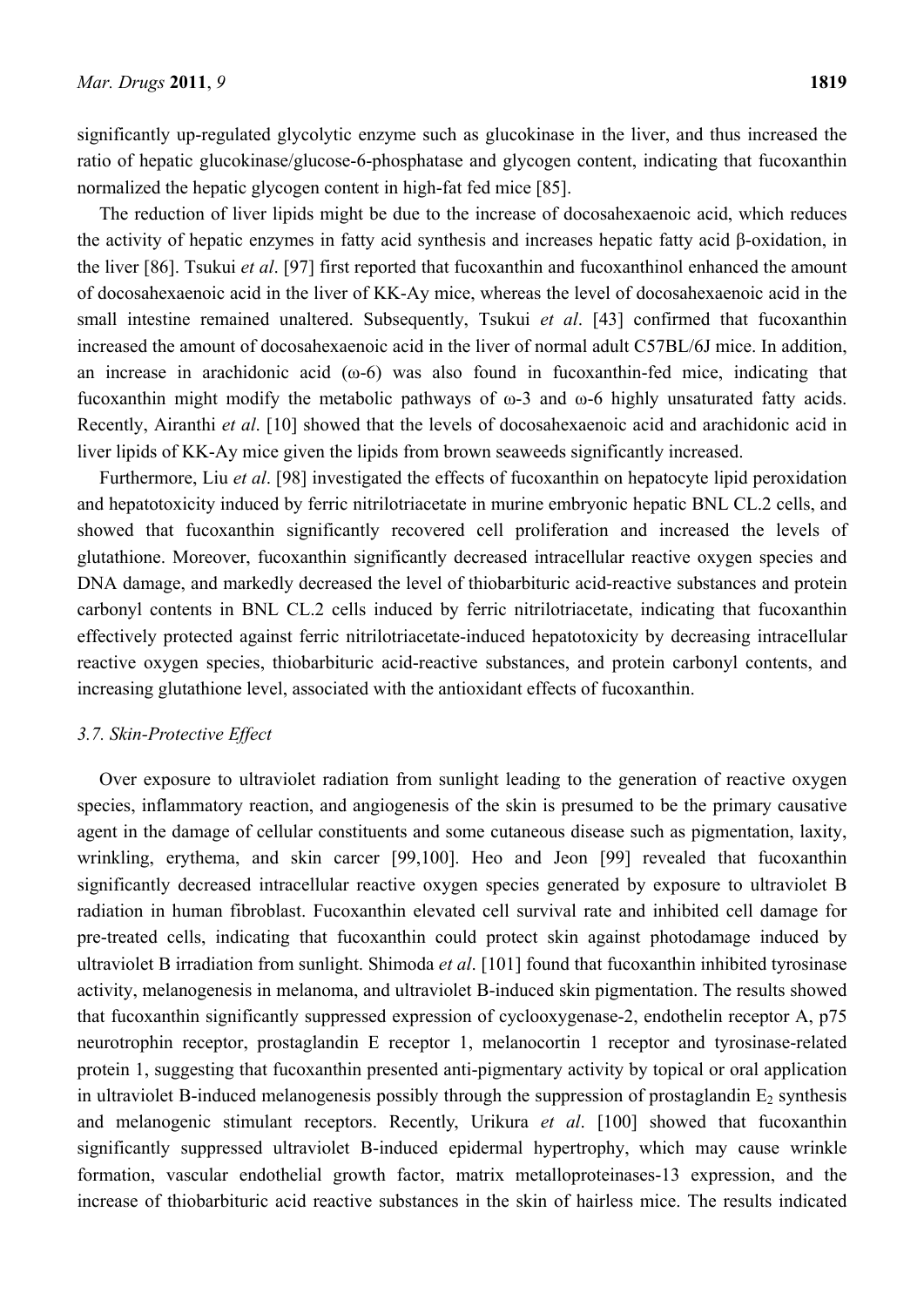that topical treatment with fucoxanthin prevented skin photoage and wrinkle formation in ultraviolet B-irradiated hairless mice, possibly through the antioxidant and antiangiogenic effects of fucoxanthin. These studies suggest that fucoxanthin may be an effective ultraviolet protcect ingredient able to be used in cosmetic and sunscreen in protecting skin from photoaging. Moreover, it would be worthy to probe into the effect of oral administration of fucoxanthin on skin photoage.

# *3.8. Antiangiogenic Effect*

Sugawara *et al*. [93] investigated the antiangiogenic effects of fucoxanthin using cultured human umbilical vein endothelial cells and the rat aortic ring, and found that fucoxanthin could significantly suppress the differentiation of endothelial progenitor cells into endothelial cells and the formation of new blood vessels, and significantly reduced the tube length of endothelial cells. The results showed that fucoxanthin and fucoxanthinol inhibited microvessel outgrowth in an ex vivo angiogenesis assay using a rat aortic ring, suggesting that the antiangiogenic effect of fucoxanthin might be useful in preventing angiogenesis-related diseases, such as cancer, diabetic retinopathy, atherosclerosis and psoriasis.

# *3.9. Cerebrovascular Protective Effect*

Ikeda *et al*. [24] revealed that the brown seaweed *U. pinnatifida* significantly delayed the development of stroke signs with no change in blood pressure and increased the life span of salt-loaded hypertensive rats. In addition, the preventive effect of fucoxanthin on cultured neuronal cells from hypertensive rats was also investigated by Ikeda *et al*. [24], who found that fucoxanthin markedly attenuated neuronal cell injury in hypoxia and re-oxygenation, possibly through its radical-scavenging activity, and suggested that fucoxanthin had a beneficial effect on cerebrovascular diseases against ischaemic neuronal cell death in stroke-prone spontaneously hypertensive rats.

# *3.10. Bone-Protective Effect*

Using cells from the macrophage cell line RAW264.7 able to differentiate into osteoclast-like cells when stimulated by receptor activator of nuclear factor κB ligand, Das *et al*. [41] investigated the effects of fucoxanthin on the osteoclast differentiation of precursor RAW264.7 monocytes and its cytotoxicity against the osteoclast-like cells differentiated from RAW264.7 cells and the osteoblast-like cell line MC3T3-E1 cells. The results showed that fucoxanthin significantly suppressed the differentiation of RAW264.7 cells with no toxicity to RAW264.7 cells, induced apoptosis through the activation of caspase-3 and sequentially the cleavage of poly-ADP-ribose polymerase in osteoclast-like cells, and did not decrease cell viability in the osteoblast-like cell line MC3T3-E1, indicating that the cytotoxicity of fucoxanthin against osteoclasts was stronger than that against osteoblasts. The study suggested that fucoxanthin suppressed osteoclastogenesis through inhibiting osteoclast differentiation and inducing apoptosis in osteoclasts, but did not antagonize bone formation, and fucoxanthinol might play an important role in inducing apoptosis in osteoclast-like cells and exert a suppressive effect on osteoclastogenesis. These results indicate that fucoxanthin is helpful for the prevention of bone diseases such as osteoporosis and rheumatoid arthritis.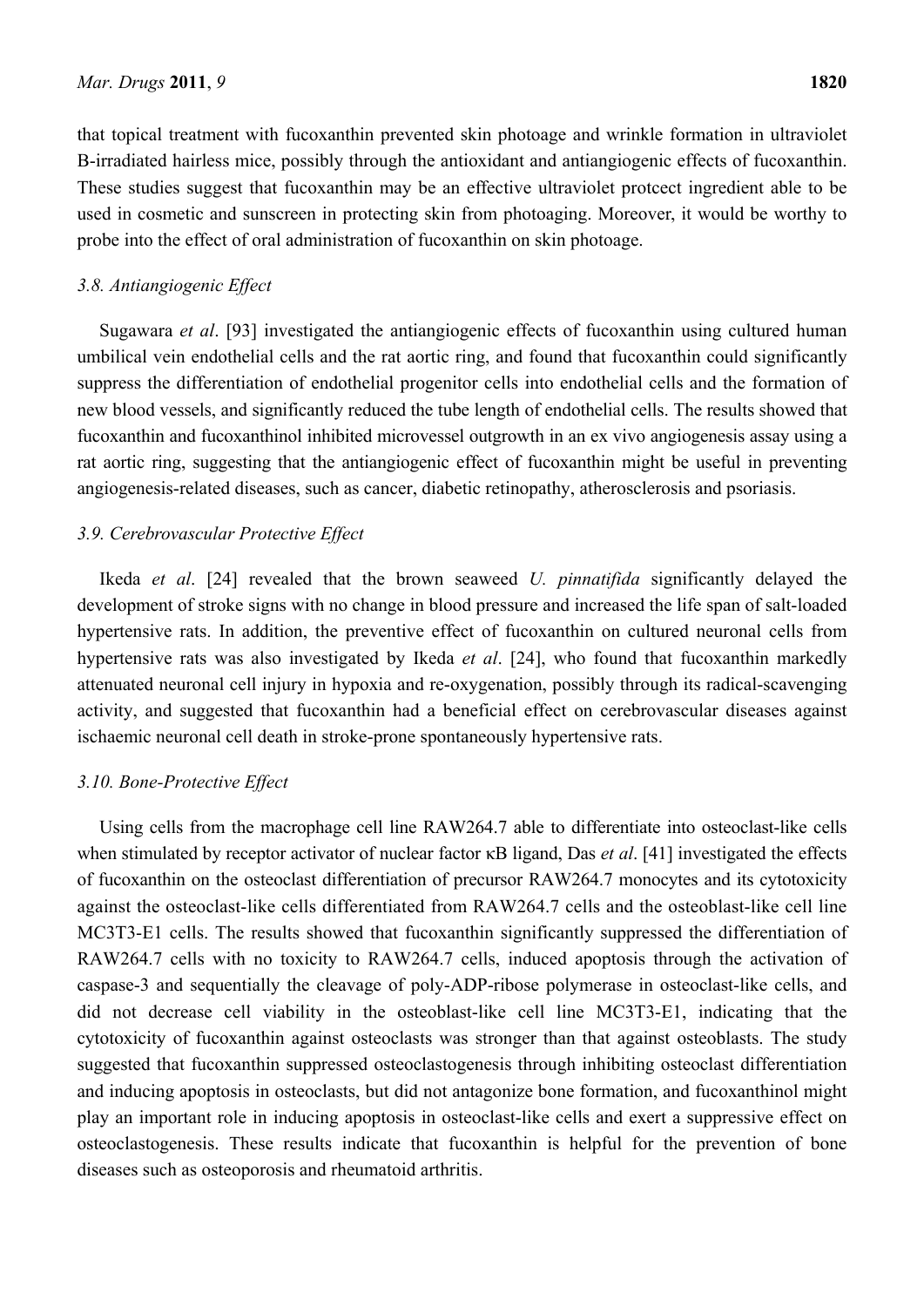## *3.11. Ocular Protective Effect*

After-cataract, also known as posterior capsule opacification, is the main long term complication of extracapsular cataract extraction due to the proliferation and migration of lens epithelial cells left in the capsular bag after cataract surgery [102]. The growth of human lens epithelial cell line SRA 01/04 was apparently inhibited by fucoxanthin, indicating that fucoxanthin was an efficient and safe antiproliferative agent for human lens epithelial cell line and might be applied to the formulation of ocular implant products used in cataract treatment for the prevention of after-cataract [36].

In addition, Shiratori *et al*. [103] studied the anti-ocular inflammatory effect of fucoxanthin on lipopolysaccharide-induced uveitis in male Lewis rats, and found that fucoxanthin suppressed the development of the uveitis.

## *3.12. Antimalarial Effect*

Malaria, widespread in tropical and subtropical regions, is a mosquito-borne infectious disease of humans caused by *Plasmodium falciparum*, a one-celled apicomplexan parasite. Afolayan *et al*. [21] first found that organic extract from brown seaweed *S. heterophyllum* exhibited promising antiplasmodial activity, and thus separated sargaquinoic acid, sargahydroquinoic acid, sargaquinal, and fucoxanthin from the extract for further investigation. The results indicated that fucoxanthin showed the highest antiplasmodial activity, while sargaquinal showed good antiplasmodial activity, and sargaquinoic acid and sargahydroquinoic acid were only moderately active. Although the antiplasmodial activities of four compounds might be related to their antioxidant properties, further studies were required in order to clarify their mode of action.

## **4. Conclusions**

Growing evidence from tissue culture and animal experiment suggests that fucoxanthin has potential health promoting effects. Fucoxanthin has attracted considerable interest because of its potent bioactivities, including its antioxidant, anti-inflammatory, anticancer, anti-obese, antidiabetic, antiangiogenic, and antimalarial activities, and its protective effects on the liver, blood vessels of the brain, bones, skin, and eyes. Particularly, the anti-obese effect, antiproliferative effects on adult T-cell leukemia cells [53], and inhibitory effect on the viability of HL-60 cells [73] of fucoxanthin are distinctly more potent than that of β-carotene and astaxanthin. The unique suppressive effect of fucoxanthin on adipocyte differentiation is related to its structural properties, where an allenic bond is essential for the expression of this activity, and carotenoids without an allenic bond are not active [83].

Orally-administered fucoxanthin is metabolized into fucoxanthinol and amarouciaxanthin A in mice. Therefore, fucoxanthinol, amarouciaxanthin A, or other metabolites of fucoxanthin in human should be considered in mechanistic studies of the biological actions of fucoxanthin. Although some brown seaweeds containing high levels of fucoxanthin are the most common edible delicacies, some studies showed that the bioavailability of fucoxanthin in brown seaweeds was low in humans. However, dietary combination of fucoxanthin isolated from brown seaweeds or diatoms and edible oil or lipid could increase the absorption rate of fucoxanthin, and might be developed as a promising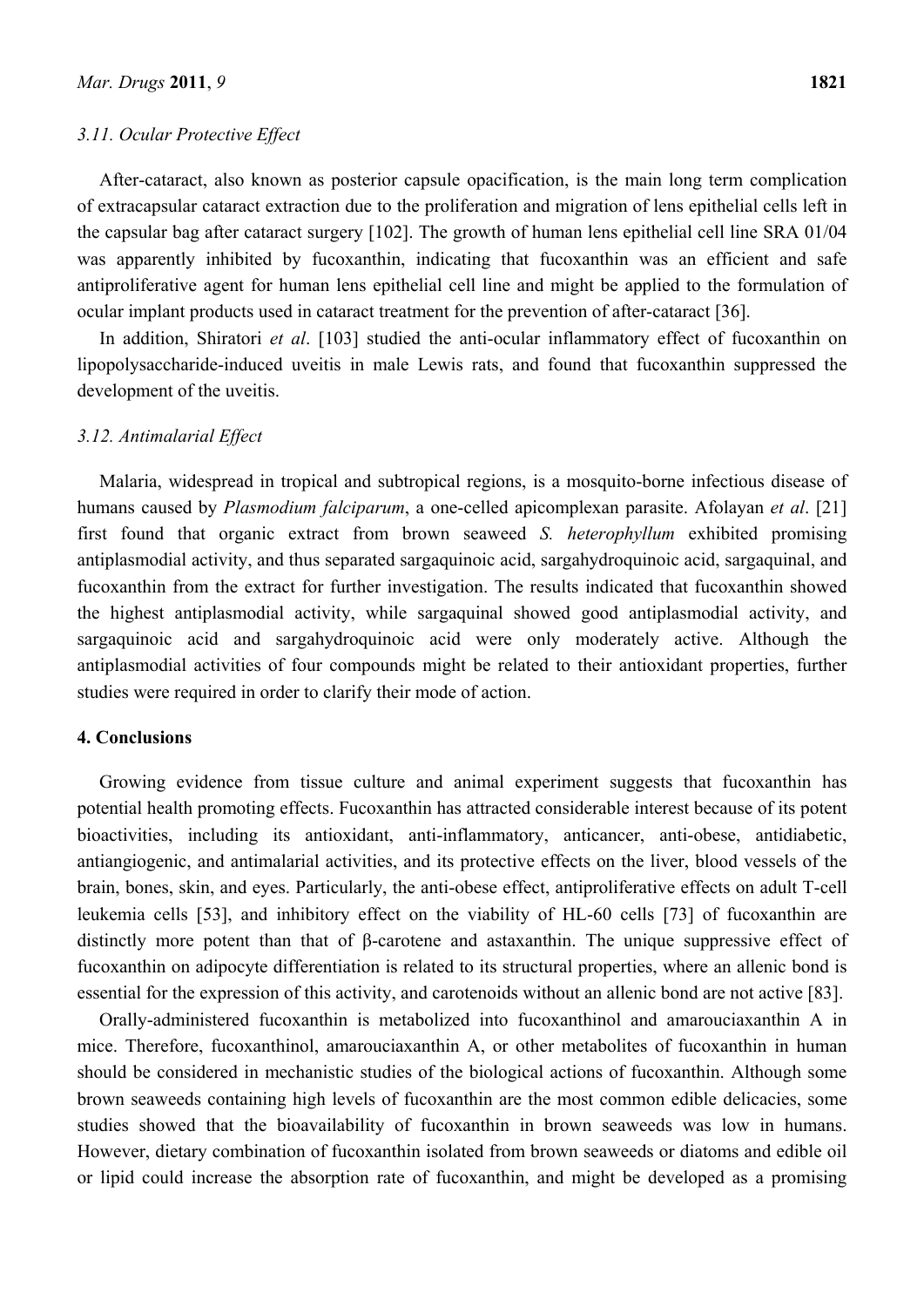marine drug. More extensive animal experimentation and well-controlled clinical trials are suggested for further studies.

# **References**

- 1. Dembitsky, V.M.; Maoka, T. Allenic and cumulenic lipids. *Prog. Lipid Res.* **2007**, *46*, 328–375.
- 2. Nomura, T.; Kikuchi, M.; Kubodera, A.; Kawakami, Y. Proton-donative antioxidant activity of fucoxanthin with 1,1-diphenyl-2-picrylhydrazyl (DPPH). *Biochem*. *Mol. Biol. Int.* **1997**, *42*, 361–370.
- 3. Beppu, F.; Niwano, Y.; Tsukui, T.; Hosokawa, M.; Miyashita, K. Single and repeated oral dose toxicity study of fucoxanthin (FX), a marine carotenoid, in mice. *J. Toxicol. Sci.* **2009**, *34*, 501–510.
- 4. Willstätter, R.; Page, H.J. Chlorophyll. XXIV. The pigments of the brown algae. *Justus Liebigs Ann. Chem.* **1914**, *404*, 237–271.
- 5. Englert, G.; Bjørnland, T.; Liaaen-Jensen, S. 1D and 2D NMR study of some allenic carotenoids of the fucoxanthin series. *Magn. Reson. Chem.***1990**, *28*, 519–528.
- 6. Sangeetha, R.K.; Bhaskar, N.; Divakar, S.; Baskaran, V. Bioavailability and metabolism of fucoxanthin in rats: structural characterization of metabolites by LC-MS (APCI). *Mol. Cell. Biochem.* **2010**, *333*, 299–310.
- 7. Bertrand, M. Carotenoid biosynthesis in diatoms. *Photosynth. Res.* **2010**, *106*, 89–102.
- 8. Airanthi, M.W.A.; Hosokawa, M.; Miyashita, K. Comparative antioxidant activity of edible Japanese brown seaweeds. *J. Food Sci.* **2011**, *76*, C104–C111.
- 9. Mise, T.; Ueda, M.; Yasumoto, T. Production of fucoxanthin-rich powder from *Cladosiphon okamuranus*. *Adv. J. Food Sci. Technol.* **2011**, *3*, 73–76.
- 10. Airanthi, M.K.W.A.; Sasaki, N.; Iwasaki, S.; Baba, N.; Abe, M.; Hosokawa, M.; Miyashita, K. Effect of brown seaweed lipids on fatty acid composition and lipid hydroperoxide levels of mouse liver. *J. Agric. Food Chem.* **2011**, *59*, 4156–4163.
- 11. Strand, A.; Herstad, O.; Liaaen-Jensen, S. Fucoxanthin metabolites in egg yolks of laying hens. *Comp. Biochem. Phys. A Mol. Integr. Physiol.* **1998**, *119*, 963–974.
- 12. Zaragozá, M.C.; López, D.; Sáiz, M.P.; Poquet, M.; Pérez, J.; Puig-Parellada, P.; Mármol, F.; Simonetti, P.; Gardana, C.; Lerat, Y.; Burtin, P.; Inisan, C.; Rousseau, I.; Besnard, M.; Mitjavila, M.T. Toxicity and antioxidant activity in vitro and in vivo of two *Fucus vesiculosus* extracts. *J. Agric. Food Chem.* **2008**, *56*, 7773–7780.
- 13. Nishino, H. Cancer prevention by carotenoids. *Mutat. Res.* **1998**, *402*, 159–163.
- 14. Yan, X.; Chuda, Y.; Suzuki, M.; Nagata, T. Fucoxanthin as the major antioxidant in *Hijikia fusiformis*, a common edible seaweed. *Biosci. Biotechnol. Biochem.* **1999**, *63*, 605–607.
- 15. Kim, K.N.; Heo, S.J.; Kang, S.M.; Ahn, G.; Jeon, Y.J. Fucoxanthin induces apoptosis in human leukemia HL-60 cells through a ROS-mediated Bcl-xL pathway. *Toxicol. Vitro* **2010**, *24*, 1648–1654.
- 16. Das, S.K.; Hashimoto, T.; Kanazawa, K. Growth inhibition of human hepatic carcinoma HepG2 cells by fucoxanthin is associated with down-regulation of cyclin D. *Biochim. Biophys. Acta* **2008**, *1780*, 743–749.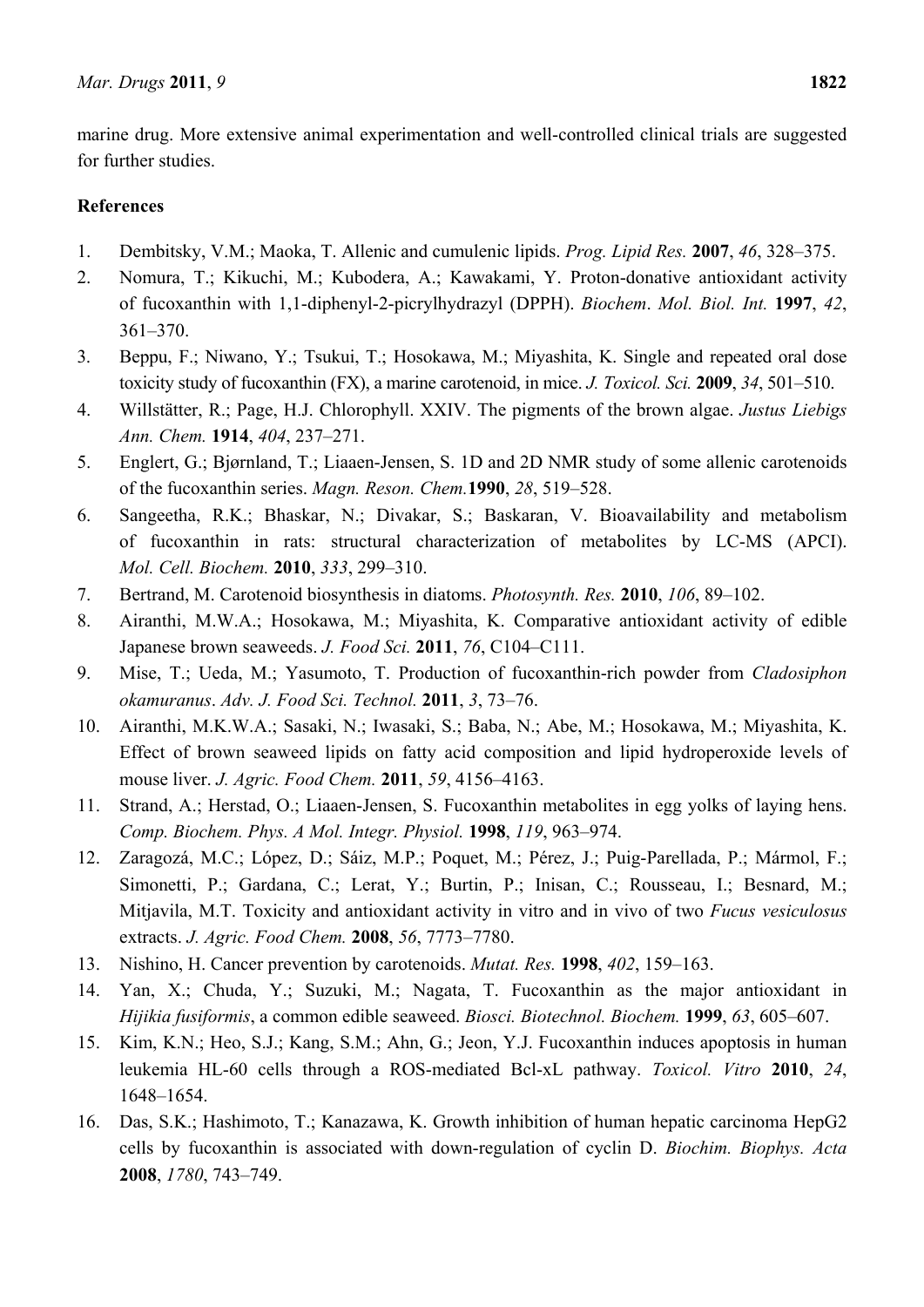- 17. Zhang, Z.Y.; Zhang, P.J.; Hamada, M.; Takahashi, S.; Xing, G.Q.; Liu, J.Q.; Sugiura, N. Potential chemoprevention effect of dietary fucoxanthin on urinary bladder cancer EJ-1 cell line. *Oncol. Rep.* **2008**, *20*, 1099–1103.
- 18. Miyata, M.; Koyama, T.; Kamitani, T.; Toda, T.; Yazawa, K. Anti-obesity effect on rodents of the traditional Japanese food, tororokombu, shaved *Laminaria*. *Biosci. Biotechnol. Biochem.* **2009**, *73*, 2326–2328.
- 19. Heo, S.J.; Yoon, W.J.; Kim, K.N.; Ahn, G.N.; Kang, S.M.; Kang, D.H.; Affan, A.; Oh, C.; Jung, W.K.; Jeon, Y.J. Evaluation of anti-inflammatory effect of fucoxanthin isolated from brown algae in lipopolysaccharide-stimulated RAW 264.7 macrophages. *Food Chem. Toxicol.*  **2010**, *48*, 2045–2051.
- 20. Murakami, C.; Takemura, M.; Sugiyama, Y.; Kamisuki, S.; Asahara, H.; Kawasaki, M.; Ishidoh, T.; Linn, S.; Yoshida, S.; Sugawara, F.; Yoshida, H.; Sakaguchi, K.; Mizushina, Y. Vitamin A-related compounds, all-trans retinal and retinoic acids, selectively inhibit activities of mammalian replicative DNA polymerases. *Biochim. Biophys. Acta* **2002**, *1574*, 85–92.
- 21. Afolayan, A.F.; Bolton, J.J.; Lategan, C.A.; Smith, P.J.; Beukes, D.R. Fucoxanthin, tetraprenylated toluquinone and toluhydroquinone metabolites from *Sargassum heterophyllum* inhibit the *in vitro* growth of the malaria parasite *Plasmodium falciparum*. *Z. Naturforsch. C* **2008**, *63*, 848–852.
- 22. Heo, S.J.; Ko, S.C.; Kang, S.M.; Kang, H.S.; Kang, H.S.; Kim, J.P.; Kim, S.H.; Lee, K.W.; Cho, M.G.; Jeon, Y.J. Cytoprotective effect of fucoxanthin isolated from brown algae *Sargassum siliquastrum* against H2O2-induced cell damage. *Eur. Food Res. Technol.* **2008**, *228*, 145–151.
- 23. Hosokawa, M.; Wanezaki, S.; Miyauchi, K.; Kurihara, H.; Kohno, H.; Kawabata, J.; Kawabata, J.; Odashima, S.; Takahashi, K. Apoptosis-inducing effect of fucoxanthin on human leukemia cell line HL-60. *Food Sci. Technol. Res.* **1999**, *5*, 243–246.
- 24. Ikeda, K.; Kitamura, A.; Machida, H.; Watanabe, M.; Negishi, H.; Hiraoka, J.; Nakano, T. Effect of *Undaria pinnatifida* (wakame) on the development of cerebrovascular diseases in stroke-prone spontaneously hypertensive rats. *Clin. Exp. Pharmacol. Physiol.* **2003**, *30*, 44–48.
- 25. Hosokawa, M.; Kudo, M.; Maeda, H.; Kohno, H.; Tanaka, T.; Miyashita, K. Fucoxanthin induces apoptosis and enhances the antiproliferative effect of the PPARγ ligand, troglitazone, on colon cancer cells. *Biochim. Biophys. Acta* **2004**, *1675*, 113–119.
- 26. Maeda, H.; Hosokawa, M.; Sashima, T.; Funayama, K.; Miyashita, K. Fucoxanthin from edible seaweed, *Undaria pinnatifida*, shows antiobesity effect through UCP1 expression in white adipose tissues. *Biochem. Biophys. Res. Commun.* **2005**, *332*, 392–397.
- 27. Sachindra, N.M.; Sato, E.; Maeda, H.; Hosokawa, M.; Niwano, Y.; Kohno, M.; Miyashita, K. Radical scavenging and singlet oxygen quenching activity of marine carotenoid fucoxanthin and its metabolites. *J. Agric. Food Chem.* **2007**, *55*, 8516–8522.
- 28. Asai, A.; Yonekura, L.; Nagao, A. Low bioavailability of dietary epoxyxanthophylls in humans. *Br. J. Nutr.* **2008**, *100*, 273–277.
- 29. Khan, M.N.A.; Lee, M.C.; Kang, J.Y.; Park, N.G.; Fujii, H.; Hong, Y.K. Effects of the brown seaweed *Undaria pinnatifida* on erythematous inflammation assessed using digital photo analysis. *Phytother. Res.* **2008**, *22*, 634–639.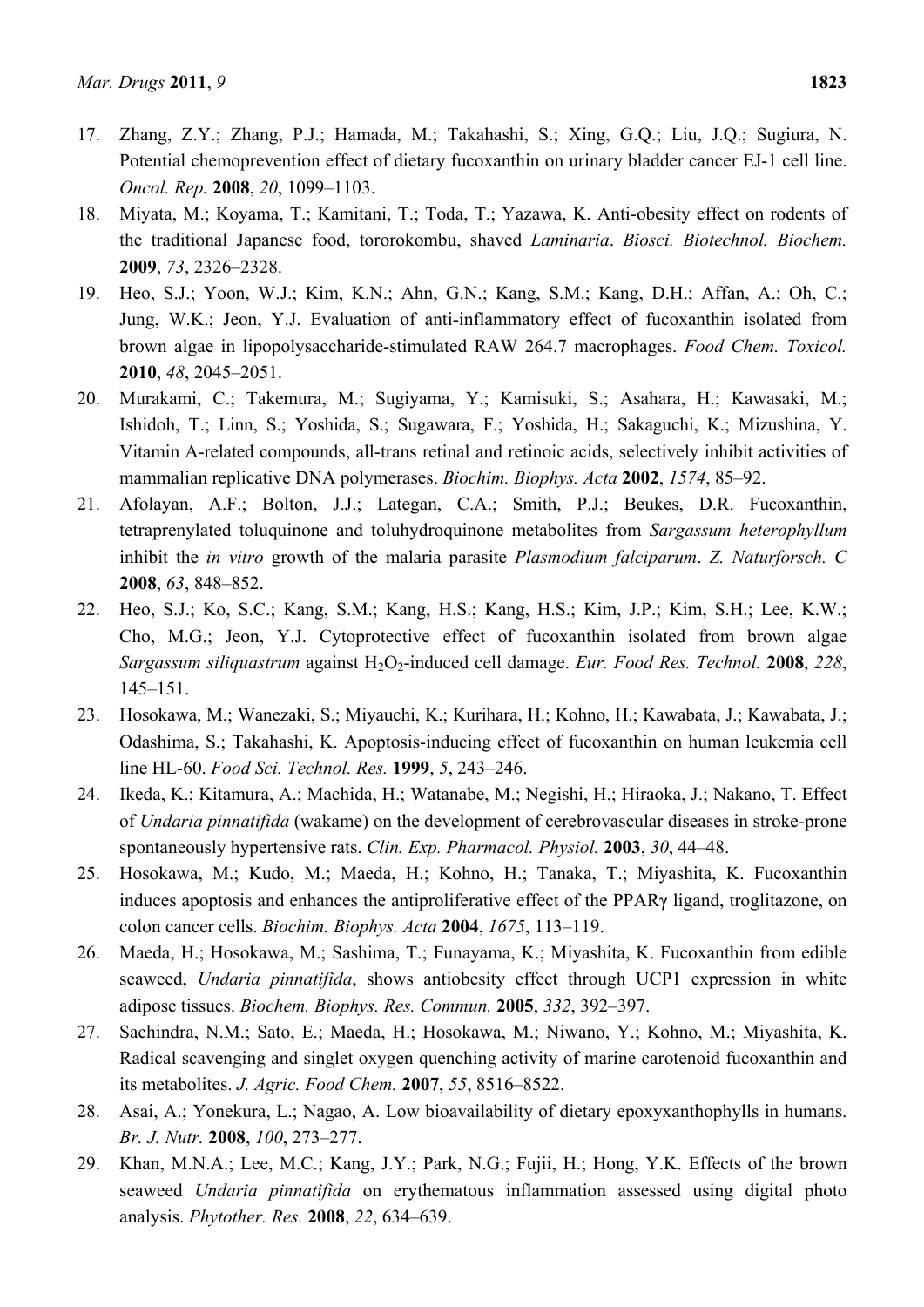- 30. Liu, C.L.; Huang, Y.S.; Hosokawa, M.; Miyashita, K.; Hu, M.L. Inhibition of proliferation of a hepatoma cell line by fucoxanthin in relation to cell cycle arrest and enhanced gap junctional intercellular communication. *Chem. Biol. Interact.* **2009**, *182*, 165–172.
- 31. Nakazawa, Y.; Sashima, T.; Hosokawa, M.; Miyashita, K. Comparative evaluation of growth inhibitory effect of stereoisomers of fucoxanthin in human cancer cell lines. *J. Funct. Foods* **2009**, *1*, 88–97.
- 32. Okada, T.; Mizuno, Y.; Sibayama, S.; Hosokawa, M.; Miyashita, K. Antiobesity effects of *Undaria* lipid capsules prepared with scallop phospholipids. *J. Food Sci.* **2011**, *76*, H2–H6.
- 33. Iio, K.; Okada, Y.; Ishikura, M. Single and 13-week oral toxicity study of fucoxanthin oil from microalgae in rats. *J. Food Hyg. Soc. Jpn.* **2011**, *52*, 183–189.
- 34. Iio, K.; Okada, Y.; Ishikura, M. Bacterial reverse mutation test and micronucleus test of fucoxanthin oil from microalgae. *Shokuhin Eiseigaku Zasshi* **2011**, *52*, 190–193.
- 35. Rijstenbil, J.W. Effects of UVB radiation and salt stress on growth, pigments and antioxidative defence of the marine diatom *Cylindrotheca closterium*. *Mar. Ecol. Prog. Ser.* **2003**, *254*, 37–48.
- 36. Moreau, D.; Tomasoni, C.; Jacquot, C.; Kaas, R.; Le Guedes, R.; Cadoret, J.P.; Muller-Feuga, A.; Kontiza, I.; Vagias, C.; Roussis, V.; Roussakis, C. Cultivated microalgae and the carotenoid fucoxanthin from *Odontella aurita* as potent anti-proliferative agents in bronchopulmonary and epithelial cell lines. *Environ. Toxicol. Pharmcol.* **2006**, *22*, 97–103.
- 37. Sugawara, T.; Kushiro, M.; Zhang, H.; Nara, E.; Ono, H.; Nagao, A. Lysophosphatidylcholine enhances carotenoid uptake from mixed micelles by Caco-2 human intestinal cells. *J. Nutr.* **2001**, *131*, 2921–2927.
- 38. Yonekura, L.; Kobayashi, M.; Terasaki, M.; Nagao, A. Keto-carotenoids are the major metabolites of dietary lutein and fucoxanthin in mouse tissues. *J. Nutr.* **2010**, *140*, 1824–1831.
- 39. Hashimoto, T.; Ozaki, Y.; Taminato, M.; Das, S.K.; Mizuno, M.; Yoshimura, K.; Maoka, T.; Kanazawa, K. The distribution and accumulation of fucoxanthin and its metabolites after oral administration in mice. *Br. J. Nutr.* **2009**, *102*, 242–248.
- 40. Sugawara, T.; Baskaran, V.; Tsuzuki, W.; Nagao, A. Brown algae fucoxanthin is hydrolyzed to fucoxanthinol during absorption by Caco-2 human intestinal cells and mice. *J. Nutr.* **2002**, *132*, 946–951.
- 41. Das, S.K.; Ren, R.D.; Hashimoto, T.; Kanazawa, K. Fucoxanthin induces apoptosis in osteoclast-like cells differentiated from RAW264.7 cells. *J. Agric. Food Chem.* **2010**, *58*, 6090–6095.
- 42. Asai, A.; Sugawara, T.; Ono, H.; Nagao, A. Biotransformation of fucoxanthinol into amarouciaxanthin A in mice and HepG2 cells: formation and cytotoxicity of fucoxanthin metabolites. *Drug Metab. Dispos.* **2004**, *32*, 205–211.
- 43. Tsukui, T.; Baba, N.; Hosokawa, M.; Sashima, T.; Miyashita, K. Enhancement of hepatic docosahexaenoic acid and arachidonic acid contents in C57BL/6J mice by dietary fucoxanthin. *Fish. Sci.* **2009**, *75*, 261–263.
- 44. Sangeetha, R.K.; Bhaskar, N.; Baskaran, V. Comparative effects of β-carotene and fucoxanthin on retinol deficiency induced oxidative stress in rats. *Mol. Cell. Biochem.* **2009**, *331*, 59–67.
- 45. Murakami, A.; Nakashima, M.; Koshiba, T.; Maoka, T.; Nishino, H.; Yano, M.; Sumida, T.; Kim, O.K.; Koshimizu, K.; Ohigashi, H. Modifying effects of carotenoids on superoxide and nitric oxide generation from stimulated leucocytes. *Cancer Lett.* **2000**, *149*, 115–123.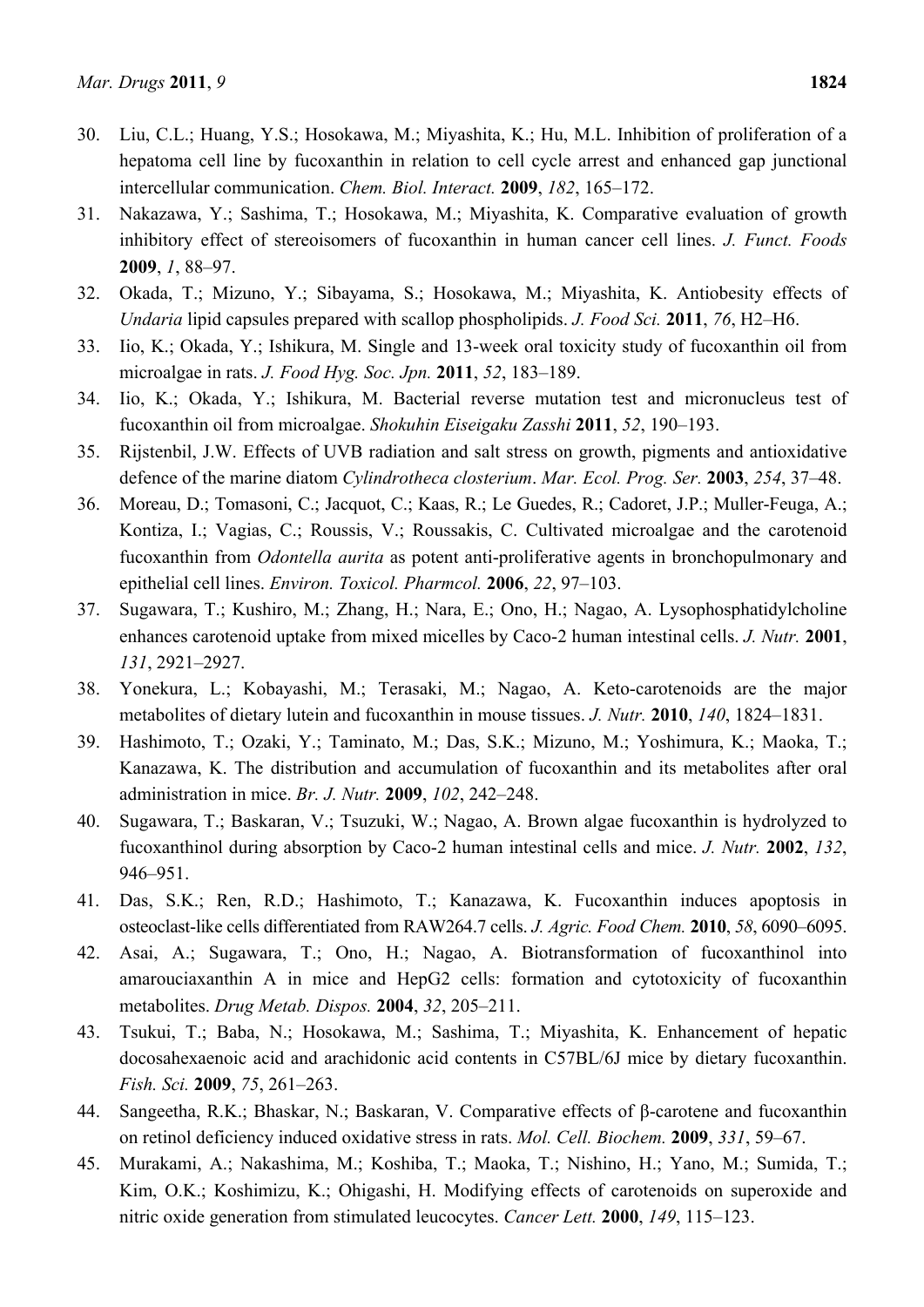- 46. Maoka, T. Carotenoids in marine animals. *Mar. Drugs* **2011**, *9*, 278–293.
- 47. Maoka, T.; Fujiwara, Y.; Hashimoto, K.; Akimoto, N. Carotenoids in three species of corbicula clams, *Corbicula japonica*, *Corbicula sandai*, and *Corbicula* sp. (Chinese freshwater corbicula clam). *J. Agric. Food Chem*. **2005**, *53*, 8357–8364.
- 48. Nishino, H.; Tsushima, M.; Matsuno, T.; Tanaka, Y.; Okuzumi, J.; Murakoshi, M.; Satomi, Y.; Takayasu, J.; Tokuda, H.; Nishino, A. Anti-neoplastic effect of halocynthiaxanthin, a metabolite of fucoxanthin. *Anticancer Drugs* **1992**, *3*, 493–497.
- 49. Konishi, I.; Hosokawa, M.; Sashima, T.; Kobayashi, H.; Miyashita, K. Halocynthiaxanthin and fucoxanthinol isolated from *Halocynthia roretzi* induce apoptosis in human leukemia, breast and colon cancer cells. *Comp. Biochem. Phys. C* **2006**, *142*, 53–59.
- 50. Maeda, H.; Hosokawa, M.; Sashima, T.; Miyashita, K. Dietary combination of fucoxanthin and fish oil attenuates the weight gain of white adipose tissue and decreases blood glucose in obese/diabetic KK-Ay mice. *J. Agric. Food Chem.* **2007**, *55*, 7701–7706.
- 51. Maeda, H.; Hosokawa, M.; Sashima, T.; Funayama, K.; Miyashita, K. Effect of medium-chain triacylglycerols on anti-obesity effect of fucoxanthin. *J. Oleo Sci.* **2007**, *56*, 615–621.
- 52. Abidov, M.; Ramazanov, Z.; Seifulla, R.; Grachev, S. The effects of Xanthigen in the weight management of obese premenopausal women with non-alcoholic fatty liver disease and normal liver fat. *Diabetes Obes. Metab.* **2010**, *12*, 72–81.
- 53. Ishikawa, C.; Tafuku, S.; Kadekaru, T.; Sawada, S.; Tomita, M.; Okudaira, T.; Nakazato, T.; Toda, T.; Uchihara, J.N.; Taira, N.; Ohshiro, K.; Yasumoto, T.; Ohta, T.; Mori, N. Antiadult T-cell leukemia effects of brown algae fucoxanthin and its deacetylated product fucoxanthinol. *Int. J. Cancer* **2008**, *123*, 2702–2712.
- 54. Yamamoto, K.; Ishikawa, C.; Katano, H.; Yasumoto, T.; Mori, N. Fucoxanthin and its deacetylated product, fucoxanthinol, induce apoptosis of primary effusion lymphomas. *Cancer Lett.* **2011**, *300*, 225–234.
- 55. Kadekaru, T.; Toyama, H.; Yasumoto, T. Safety evaluation of fucoxanthin purified from *Undaria pinnatifida*. *J. Jpn. Soc. Food Sci.* **2008**, *55*, 304–308.
- 56. Beppu, F.; Niwano, Y.; Sato, E.; Kohno, M.; Tsukui, T.; Hosokawa, M.; Miyashita, K. *In vitro* and *in vivo* evaluation of mutagenicity of fucoxanthin (FX) and its metabolite fucoxanthinol (FXOH). *J. Toxicol. Sci.* **2009**, *34*, 693–698.
- 57. Woo, M.N.; Jeon, S.M.; Kim, H.J.; Lee, M.K.; Shin, S.K.; Shin, Y.C.; Park, Y.B.; Choi, M.S. Fucoxanthin supplementation improves plasma and hepatic lipid metabolism and blood glucose concentration in high-fat fed C57BL/6N mice. *Chem. Biol. Interact.* **2010**, *186*, 316–322.
- 58. Burton, G.W.; Ingold, K.U. β-Carotene: an unusual type of lipid antioxidant. *Science* **1984**, *224*, 569–573.
- 59. Le Tutour, B.; Benslimane, F.; Gouleau, M.P.; Gouygou, J.P.; Saadan, B.; Quemeneur, F. Antioxidant and prooxidant activities of the brown algae, *Laminaria digitata*, *Himanthalia elongata*, *Fucus vesiculosus*, *Fucus serratus* and *Ascophyllum nodosum*. *J. Appl. Phycol.* **1998**, *10*, 121–129.
- 60. Sangeetha, R.K.; Bhaskar, N.; Baskaran, V. Fucoxanthin restrains oxidative stress induced by retinol deficiency through modulation of  $Na<sup>+</sup>K<sup>+</sup>-ATP$ ase and antioxidant enzyme activities in rats. *Eur. J. Nutr.* **2008**, *47*, 432–441.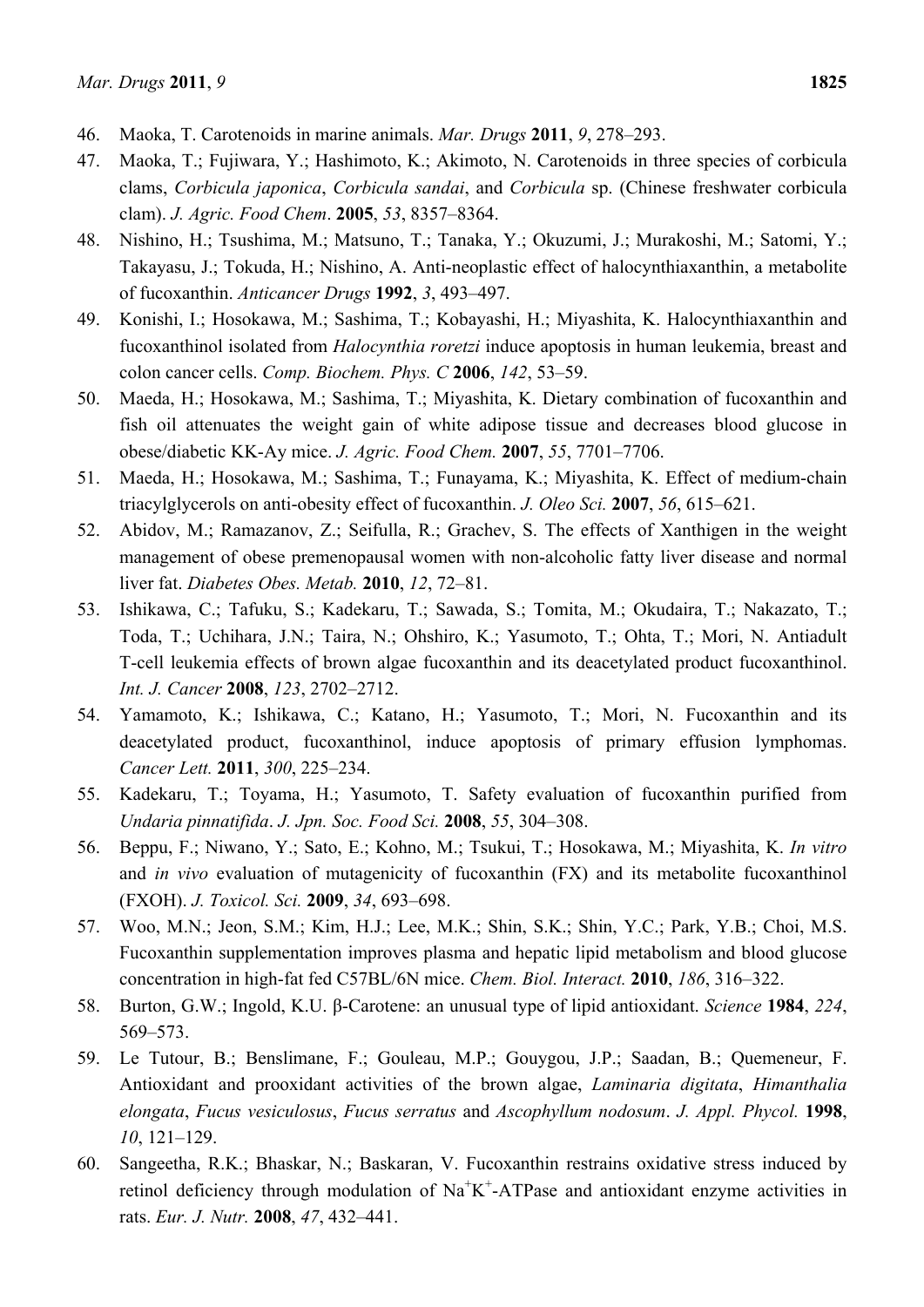- 61. Li, T.L.; King, J.M.; Min, D.B. Quenching mechanisms and kinetics of carotenoids in riboflavin photosensitized singlet oxygen oxidation of vitamin D2. *J. Food Biochem.* **2000**, *24*, 477–492.
- 62. Liu, C.L.; Chiu, Y.T.; Hu, M.L. Fucoxanthin enhances HO-1 and NQO1 expression in murine hepatic BNL CL.2 cells through activation of the Nrf2/ARE system partially by its pro-oxidant activity. *J. Agric. Food Chem.* **2011**, doi:10.1021/jf2029785.
- 63. Choi, S.K.; Park, Y.S.; Choi, D.K.; Chang, H.I. Effects of astaxanthin on the production of NO and the epression of COX-2 and iNOS in LPS-simulated BV2 microglial cells. *J. Microbiol. Biotechnol.* **2008**, *18*, 1990–1996.
- 64. Lee, S.J.; Bai, S.K.; Lee, K.S.; Namkoong, S.; Na, H.J.; Ha, K.S.; Han, J.A.; Yim, S.V.; Chang, K.; Kwon, Y.G.; Lee, S.K.; Kim, Y.M. Astaxanthin inhibits nitric oxide production and inflammatory gene expression by suppressing I(kappa)B kinase-dependent NF-kappaB activation. *Mol. Cells* **2003**, *16*, 97–105.
- 65. Kim, K.N.; Heo, S.J.; Yoon, W.J.; Kang, S.M.; Ahn, G.; Yi, T.H.; Jeon, Y.J. Fucoxanthin inhibits the inflammatory response by suppressing the activation of NF-κB and MAPKs in lipopolysaccharide-induced RAW 264.7 macrophages. *Eur. J. Pharmacol.* **2010**, *649*, 369–375.
- 66. Sakai, S.; Sugawara, T.; Matsubara, K.; Hirata, T. Inhibitory effect of carotenoids on the degranulation of mast cells via suppression of antigen-induced aggregation of high affinity IgE receptor. *J. Biol. Chem.* **2009**, *284*, 28172–28179.
- 67. Sakai, S.; Sugawara, T.; Hirata, T. Inhibitory effect of dietary carotenoids on dinitrofluorobenzene-induced contact hypersensitivity in mice. *Biosci. Biotechnol. Biochem.* **2011**, *75*, 1013–1015.
- 68. Khan, M.N.A.; Suk-Choi, J.; Lee, M.C.; Kim, E.; Nam, T.J.; Fujii, H.; Hong, Y.K. Anti-inflammatory activities of methanol extracts from various seaweed species. *J. Environ. Biol.* **2008**, *29*, 465–469.
- 69. Khan, M.N.A.; Yoon, S.J.; Choi, J.S.; Park, N.G.; Lee, H.H.; Cho, J.Y.; Hong, Y.K. Anti-edema effects of brown seaweed (*Undaria pinnatifida*) extract on phorbol 12-myristate 13-acetate-induced mouse ear inflammation. *Am. J. Chin. Med.* **2009**, *37*, 373–381.
- 70. Kotake-Nara, E.; Kushiro, M.; Zhang, H.; Sugawara, T.; Miyashita, K.; Nagao, A. Carotenoids affect proliferation of human prostate cancer cells. *J. Nutr.* **2001**, *131*, 3303–3306.
- 71. Kotake-Nara, E.; Sugawara, T.; Nagao, A. Antiproliferative effect of neoxanthin and fucoxanthin on cultured cells. *Fish. Sci.* **2005**, *71*, 459–461.
- 72. Kotake-Nara, E.; Terasaki, M.; Nagao, A. Characterization of apoptosis induced by fucoxanthin in human promyelocytic leukemia cells. *Biosci. Biotechnol. Biochem.* **2005**, *69*, 224–227.
- 73. Ganesan, P.; Noda, K.; Manabe, Y.; Ohkubo, T.; Tanaka, Y.; Maoka, T.; Sugawara, T.; Hirata, T. Siphonaxanthin, a marine carotenoid from green algae, effectively induces apoptosis in human leukemia (HL-60) cells. *Biochim. Biophys. Acta* **2011**, *1810*, 497–503.
- 74. Das, S.K.; Hashimoto, T.; Shimizu, K.; Yoshida, T.; Sakai, T.; Sowa, Y.; Komoto, A.; Kanazawa, K. Fucoxanthin induces cell cycle arrest at G0/G1 phase in human colon carcinoma cells through up-regulation of p21WAF1/Cip1. *Biochim. Biophys. Acta* **2005**, *1726*, 328–335.
- 75. Kotake-Nara, E.; Asai, A.; Nagao, A. Neoxanthin and fucoxanthin induce apoptosis in PC-3 human prostate cancer cells. *Cancer Lett.* **2005**, *220*, 75–84.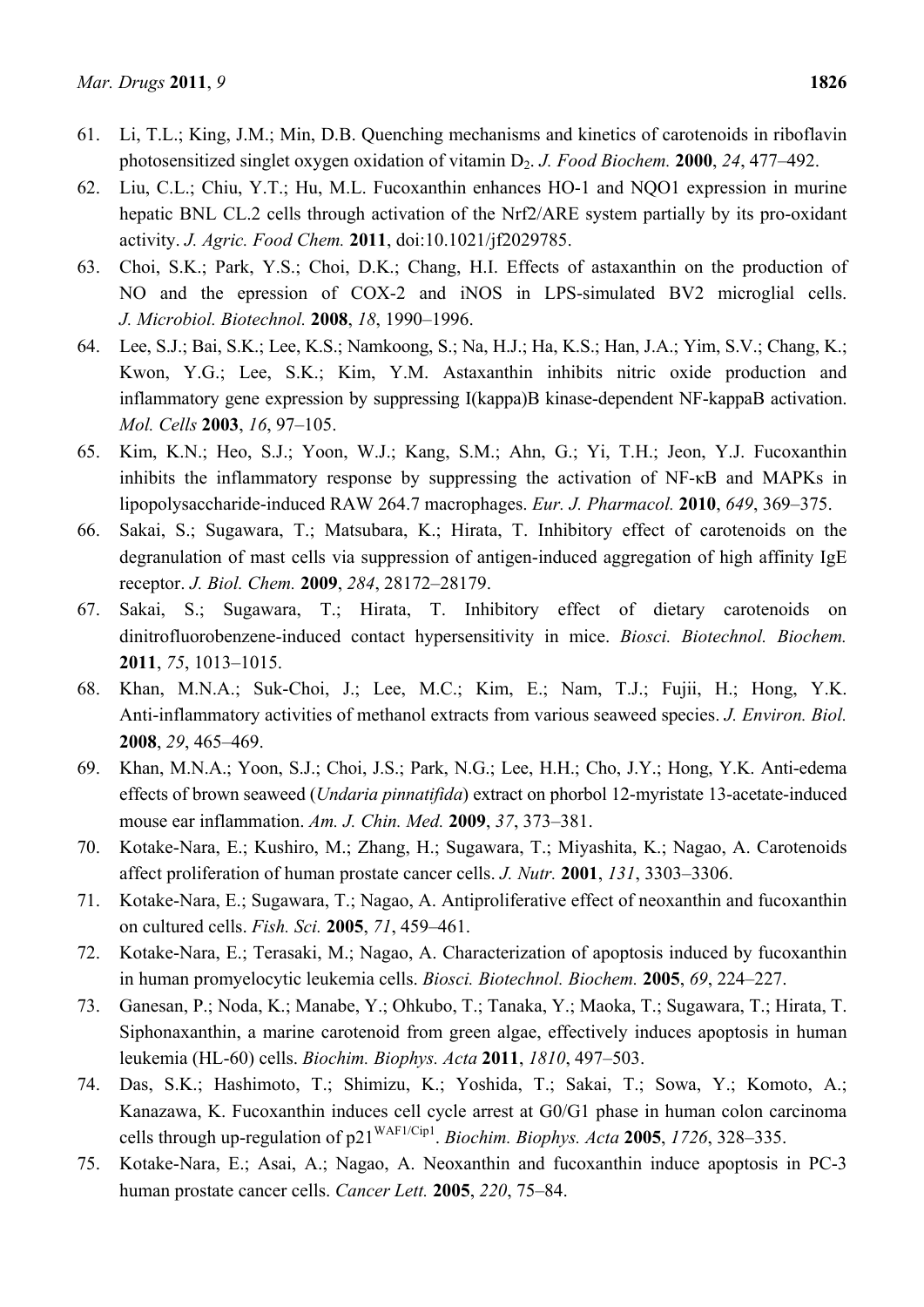- 76. Satomi, Y.; Nishino, H. Fucoxanthin, a natural carotenoid, induces G1 arrest and GADD45 gene expression in human cancer cells. *Vivo* **2007**, *21*, 305–309.
- 77. Satomi, Y.; Nishino, H. Implication of mitogen-activated protein kinase in the induction of G1 cell cycle arrest and gadd45 expression by the carotenoid fucoxanthin in human cancer cells. *Biochim. Biophys. Acta* **2009**, *1790*, 260–266.
- 78. Yu, R.X.; Hu, X.M.; Xu, S.Q.; Jiang, Z.J.; Yang, W. Effects of fucoxanthin on proliferation and apoptosis in human gastric adenocarcinoma MGC-803 cells via JAK/STAT signal pathway. *Eur. J. Pharmacol.* **2011**, *657*, 10–19.
- 79. Okuzumi, J.; Nishino, H.; Murakoshi, M.; Iwashima, A.; Tanaka, Y.; Yamane, T.; Fujita, Y.; Takahashi, T. Inhibitory effects of fucoxanthin, a natural carotenoid, on N-*myc* expression and cell cycle progression in human malignant tumor cells. *Cancer Lett.* **1990**, *55*, 75–81.
- 80. Das, S.K.; Hashimoto, T.; Baba, M.; Nishino, H.; Komoto, A.; Kanazawa, K. Japanese kelp (kombu) extract suppressed the formation of aberrant crypt foci in azoxymethane challenged mouse colon. *J. Clin. Biochem. Nutr*. **2006**, *38*, 119–125.
- 81. Kim, J.M.; Araki, S.; Kim, D.J.; Park, C.B.; Takasuka, N.; Baba-Toriyama, H.; Ota, T.; Nir, Z.; Khachik, F.; Shimidzu, N.; Tanaka, Y.; Osawa, T.; Uraji, T.; Murakoshi, M.; Nishino, H.; Tsuda, H. Chemopreventive effects of carotenoids and curcumins on mouse colon carcinogenesis after 1,2-dimethylhydrazine initiation. *Carcinogenesis* **1998**, *19*, 81–85.
- 82. Okuzumi, J.; Takahashi, T.; Yamane, T.; Kitao, Y.; Inagake, M.; Ohya, K.; Tanaka, Y. Inhibitory effects of fucoxanthin, a natural carotenoid, on *N*-ethyl-*N*′-nitro-*N*-nitrosoguanidine-induced mouse duodenal carcinogenesis. *Cancer Lett.* **1993**, *68*, 159–168.
- 83. Miyashita, K.; Nishikawa, S.; Beppu, F.; Tsukui, T.; Abe, M.; Hosokawa, M. The allenic carotenoid fucoxanthin, a novel marine nutraceutical from brown seaweeds. *J. Sci. Food Agric.* **2011**, *91*, 1166–1174.
- 84. Maeda, H.; Hosokawa, M.; Sashima, T.; Takahashi, N.; Kawada, T.; Miyashita, K. Fucoxanthin and its metabolite, fucoxanthinol, suppress adipocyte differentiation in 3T3-L1 cells. *Int. J. Mol. Med.* **2006**, *18*, 147–152.
- 85. Park, H.J.; Lee, M.K.; Park, Y.B.; Shin, Y.C.; Choi, M.S. Beneficial effects of *Undaria pinnatifida* ethanol extract on diet-induced-insulin resistance in C57BL/6J mice. *Food Chem. Toxicol.* **2011**, *49*, 727–733.
- 86. Maeda, H.; Tsukui, T.; Sashima, T.; Hosokawa, M.; Miyashita, K. Seaweed carotenoid, fucoxanthin, as a multi-functional nutrient. *Asia Pac. J. Clin. Nutr.* **2008**, *17*, 196–199.
- 87. Woo, M.N.; Jeon, S.M.; Shin, Y.C.; Lee, M.K.; Kang, M.A.; Choi, M.S. Anti-obese property of fucoxanthin is partly mediated by altering lipid-regulating enzymes and uncoupling proteins of visceral adipose tissue in mice. *Mol. Nutr. Food Res.* **2009**, *53*, 1603–1611.
- 88. Jeon, S.M.; Kim, H.J.; Woo, M.N.; Lee, M.K.; Shin, Y.C.; Park, Y.B.; Choi, M.S. Fucoxanthin-rich seaweed extract suppresses body weight gain and improves lipid metabolism in high-fat-fed C57BL/6J mice. *Biotechnol. J.* **2010**, *5*, 961–969.
- 89. Maeda, H.; Hosokawa, M.; Sashima, T.; Murakami-Funayama, K.; Miyashita, K. Anti-obesity and anti-diabetic effects of fucoxanthin on diet-induced obesity conditions in a murine model. *Mol. Med. Rep.* **2009**, *2*, 897–902.